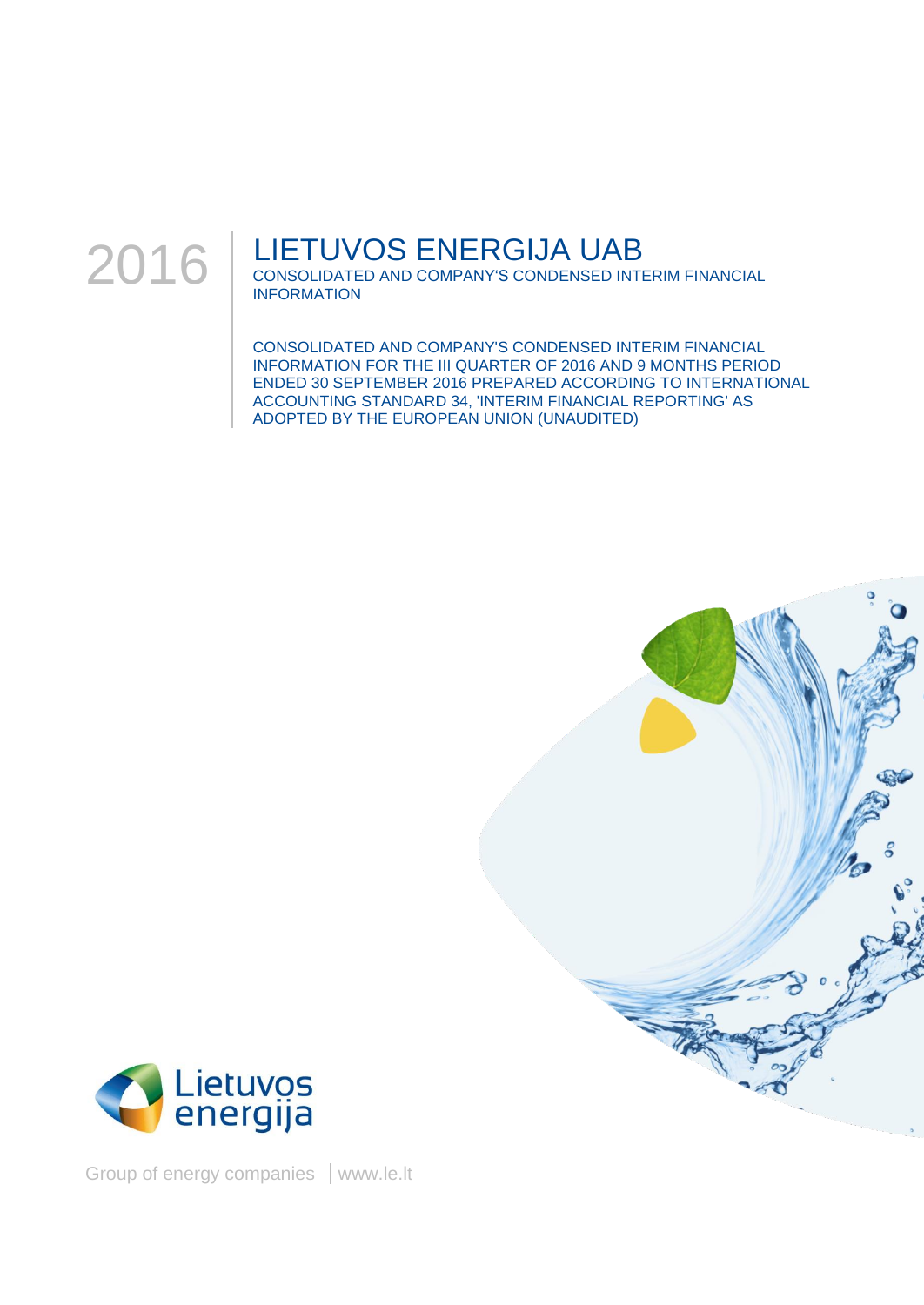# CONTENTS **CONDENSED INTERIM FINANCIAL INFORMATION**

| Condensed interim statements of financial position   | 3        |
|------------------------------------------------------|----------|
| Condensed interim statements of comprehensive income | 4        |
| Condensed interim statements if changes in equity    | $5 - 6$  |
| Condensed interim statements of cash flows           |          |
| Notes to the condensed interim financial statements  | $8 - 19$ |

### **Translation note:**

These condensed interim financial statements are a translation from the original, which was prepared in Lithuanian. All possible care has been taken to ensure that the translation is an accurate representation of the original. However, in all matters of interpretation of information, views or opinions, the original language version of this document takes precedence over this translation.

Condensed interim financial information was approved by the Finanace and Treasury Director, deputy of Chief executive officer (acting under order No IS\_2016-17 of 23 August 2016), and Head of Accounting Service Center of UAB Verslo Aptarnavimo Centras (acting under Order No V-088 of 29 August 2016) at 30 November 2016:

**Darius Kašauskas** Finance and Treasury Director, deputy of Chief Executive Officer acting under order No IS\_2016-17 of 23 August 2016

**Giedruolė Guobienė** Head of Accounting Service Center of Verslo Aptarnavimo Centras UAB, acting under Order No V-088 of 29 August 2016

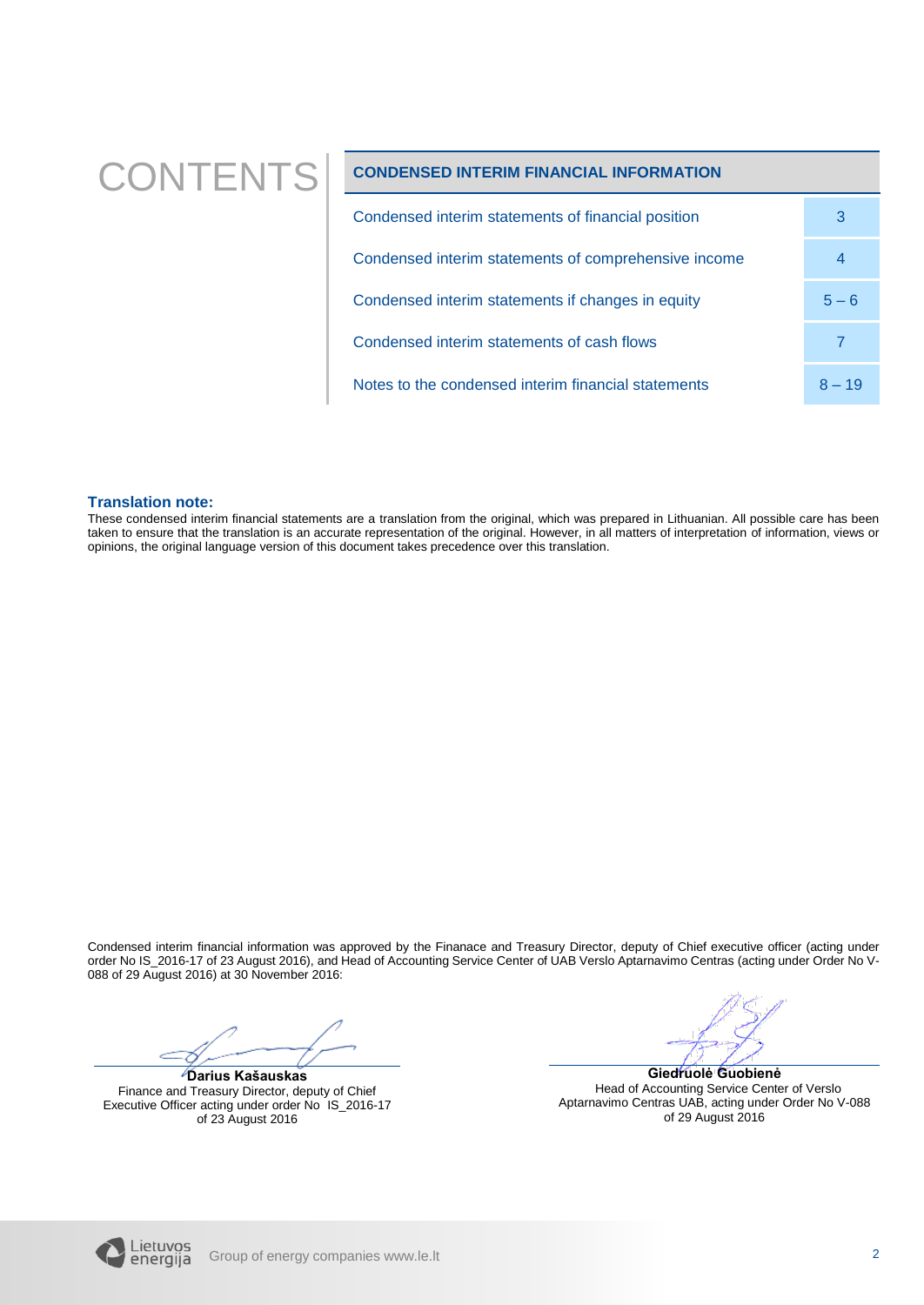#### **Lietuvos energija, UAB, Company code 301844044, Žvejų g. 14, LT-09310 Vilnius, Lithuania CONDENSED INTERIM STATEMENTS OF FINANCIAL POSITION At 30 September 2016**

All amounts in thousands of euro unless otherwise stated

<span id="page-2-0"></span>

|                                                   |                | <b>Group</b> |            | <b>Company</b> |            |
|---------------------------------------------------|----------------|--------------|------------|----------------|------------|
|                                                   | <b>Notes</b>   | 2016-09-30   | 2015-12-31 | 2016-09-30     | 2015-12-31 |
|                                                   |                |              |            |                |            |
| <b>ASSETS</b>                                     |                |              |            |                |            |
| <b>Non-current assets</b>                         |                |              |            |                |            |
| Intangible assets                                 | 3              | 25.001       | 21.539     |                |            |
| Property, plant and equipment                     | 3              | 1.733.361    | 1.631.117  | 284            | 286        |
| Prepayments for non-current assets                |                | 1.265        | 1.267      |                |            |
| Investment property                               |                | 46.702       | 48.519     |                |            |
| Investments in subsidiaries                       | $\overline{4}$ | 3            | 6          | 1.151.741      | 1.102.286  |
| Amounts receivable after one year                 |                | 220.290      | 243.153    | 209.974        | 238.975    |
| Other non-current assets                          |                | 1.991        | 3.288      |                |            |
| Deferred income tax asset                         |                | 1.650        | 6.488      | 62             | 50         |
| <b>Total non-current assets</b>                   |                | 2.030.263    | 1.955.377  | 1.362.061      | 1.341.597  |
| <b>Current assets</b>                             |                |              |            |                |            |
| Inventories                                       |                | 26.119       | 39.974     |                |            |
| Prepayments                                       |                | 13.158       | 40.170     | 53             | 6          |
| Trade receivables                                 |                | 84.517       | 107.066    |                |            |
| Other amounts receivable                          |                | 10.777       | 20.977     | 41.577         | 4.760      |
| Other current assets                              |                | 3.898        | 798        |                |            |
| Prepaid income tax                                |                | 738          | 5.757      | 119            |            |
| Short-term investments                            |                | 4.588        | 4.561      | 9.579          | 4.561      |
| Cash and cash equivalents                         |                | 178.648      | 164.341    | 1.110          | 13.179     |
|                                                   |                | 322.443      | 383.644    | 52.438         | 22.506     |
| Non-current assets held for sale                  |                | 740          | 209        | 77             | 77         |
| <b>Total current assets</b>                       |                | 323.183      | 383.853    | 52.515         | 22.583     |
|                                                   |                |              | 2.339.230  |                |            |
| <b>TOTAL ASSETS</b>                               |                | 2.353.446    |            | 1.414.576      | 1.364.180  |
|                                                   |                |              |            |                |            |
| <b>EQUITY AND LIABILITIES</b>                     |                |              |            |                |            |
| <b>Equity</b>                                     |                |              |            |                |            |
| Share capital                                     | 5              | 1.212.156    | 1.212.156  | 1.212.156      | 1.212.156  |
| Reserves                                          |                | 93.299       | 91.148     | 9.761          | 4.255      |
| Retained earnings (deficit)                       |                | (64.199)     | (49.264)   | 49.559         | 83.289     |
| Equity attributable to owners of the parent       |                | 1.241.256    | 1.254.040  | 1.271.476      | 1.299.700  |
| Non-controlling interests                         |                | 60.351       | 50.445     | $\sim$         |            |
| <b>Total equity</b>                               |                | 1.301.607    | 1.304.485  | 1.271.476      | 1.299.700  |
| Liabilities                                       |                |              |            |                |            |
| <b>Non-current liabilities</b>                    |                |              |            |                |            |
| Non-current borrowings                            | 6              | 321.731      | 277.805    | 23.973         |            |
| Finance lease liabilities                         |                | 369          | 473        |                |            |
| Grants and subsidies                              |                | 288.626      | 296.437    |                |            |
| Deferred income tax liabilities                   |                | 35.341       | 26.648     |                |            |
| Provisions                                        | $\overline{7}$ | 3.218        | 5.084      |                |            |
| Deferred income                                   |                | 52.954       | 53.602     |                |            |
| Other non-current amounts payable and liabilities |                | 22.193       | 9.033      | 18.738         | 17.873     |
| <b>Total non-current liabilities</b>              |                | 724.432      | 669.082    | 42.711         | 17.873     |
| <b>Current liabilities</b>                        |                |              |            |                |            |
| Current portion of long-term debts                | 6              | 94.148       | 99.023     | 1.598          |            |
| <b>Current borrowings</b>                         | 6              | 28.463       | 43.232     | 34.042         |            |
| Current portion of finance lease liabilities      |                | 142          | 155        |                |            |
| Trade payables                                    |                | 66.157       | 92.119     | 264            | 443        |
| Advance amounts received                          |                | 27.714       | 39.386     | 62             | 28         |
| Income tax liabilities                            |                | 9.180        | 1.314      |                | 223        |
|                                                   |                |              |            | 77             |            |
| Provisions                                        | $\overline{7}$ | 3.963        | 23.333     |                |            |
| Other current amounts payable and liabilities     |                | 97.640       | 67.101     | 64.346         | 45.913     |
| <b>Total current liabilities</b>                  |                | 327.407      | 365.663    | 100.389        | 46.607     |
| <b>Total liabilities</b>                          |                | 1.051.839    | 1.034.745  | 143.100        | 64.480     |
| TOTAL EQUITY AND LIABILITIES                      |                | 2.353.446    | 2.339.230  | 1.414.576      | 1.364.180  |

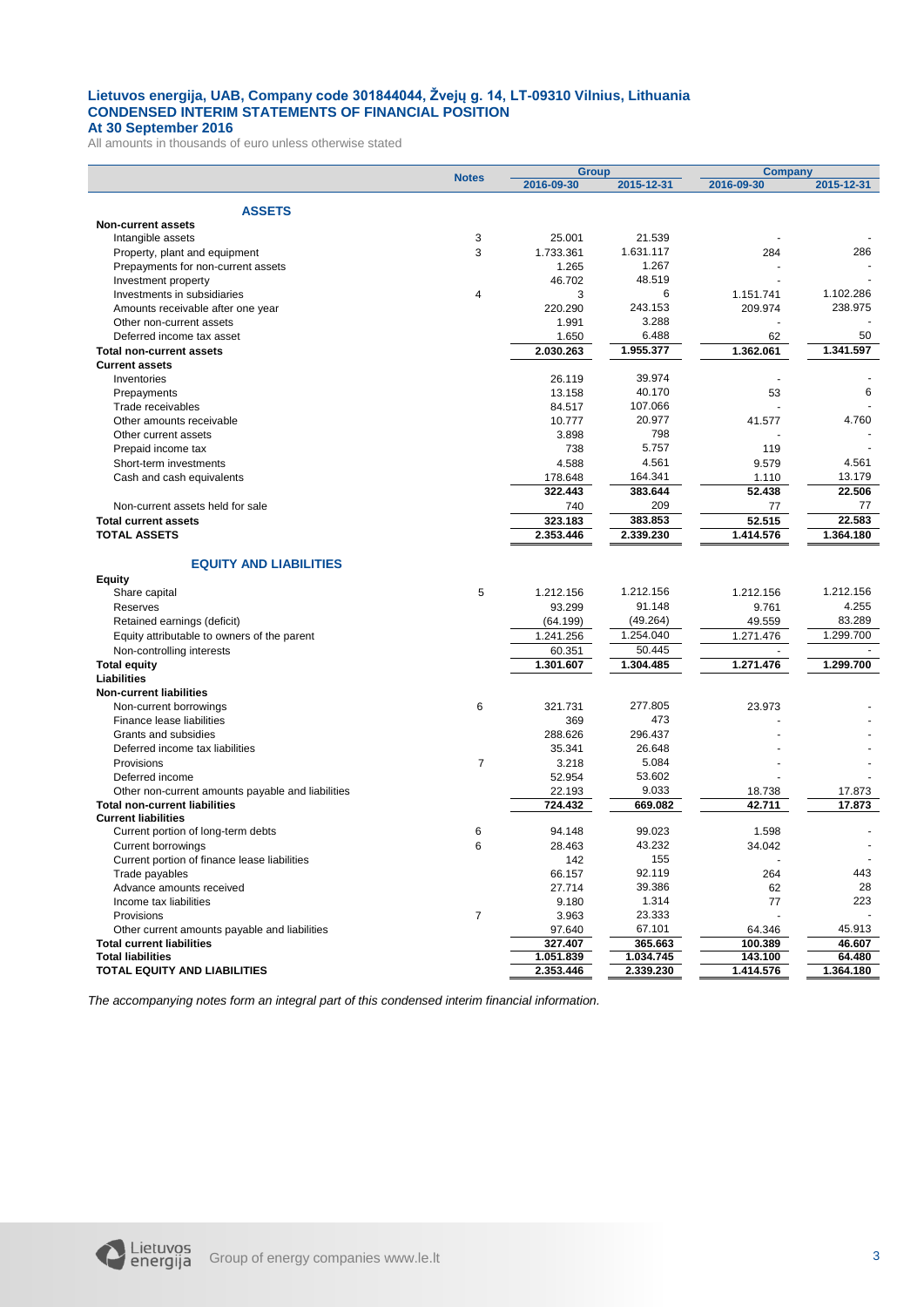#### **Lietuvos energija, UAB, Company code 301844044, Žvejų g. 14, LT-09310 Vilnius, Lithuania CONDENSED INTERIM STATEMENTS OF COMPREHENSIVE INCOME For the nine-month period ended 30 September 2016**

All amounts in thousands of euro unless otherwise stated

|                                                                                        |              | <b>Group</b>        |               |                                                      |               | <b>Company</b>      |               |                     |               |
|----------------------------------------------------------------------------------------|--------------|---------------------|---------------|------------------------------------------------------|---------------|---------------------|---------------|---------------------|---------------|
|                                                                                        | <b>Notes</b> | 2016<br>$I - III Q$ | 2016<br>III Q | 2015<br>$I - III Q$<br>(restated,<br><b>Note 11)</b> | 2015<br>III Q | 2016<br>$I - III Q$ | 2016<br>III Q | 2015<br>$I - III Q$ | 2015<br>III Q |
| Revenue                                                                                |              |                     |               |                                                      |               |                     |               |                     |               |
| Sales revenue                                                                          |              | 779.819             | 216.087       | 727.543                                              | 202.185       | 1.136               | 523           | 1.883               | 947           |
| Other income                                                                           |              | 23.711              | 7.810         | 34.350                                               | 11.404        |                     | $\sim$        |                     | (1)           |
| <b>Total revenue</b>                                                                   |              | 803.530             | 223.897       | 761.893                                              | 213.589       | 1.137               | 523           | 1.883               | 946           |
| <b>Operating expenses</b>                                                              |              |                     |               |                                                      |               |                     |               |                     |               |
| Purchases of electricity, gas for trading and related services                         |              | (486.008)           | (128.916)     | (502.043)                                            | (116.383)     |                     |               |                     |               |
| Purchases of gas and heavy fuel oil                                                    |              | (26.813)            | (7.909)       | (9.719)                                              | (5.103)       |                     |               |                     |               |
| Depreciation and amortisation                                                          |              | (58.068)            | (19.736)      | (55.998)                                             | (18.937)      | (2)                 |               | (2)                 |               |
| Wages and salaries and related expenses                                                |              | (61.724)            | (19.205)      | (67.672)                                             | (20.757)      | (2.411)             | (770)         | (1.921)             | (552)         |
| Repair and maintenance expenses                                                        |              | (15.789)            | (5.642)       | (24.036)                                             | (8.967)       |                     |               |                     |               |
| Revaluation of property, plant and equipment                                           |              |                     |               | 355                                                  | 355           |                     |               |                     |               |
| Other expenses                                                                         | 8            | (30.252)            | (6.072)       | (22.557)                                             | (4.657)       | (1.127)             | (399)         | (2.948)             | (396)         |
| <b>Total operating expenses</b>                                                        |              | (678.654)           | (187.480)     | (681.670)                                            | (174.449)     | (3.540)             | (1.169)       | (4.871)             | (948)         |
| <b>Operating profit (loss)</b>                                                         |              | 124.876             | 36.417        | 80.223                                               | 39.140        | (2.403)             | (646)         | (2.988)             | (2)           |
| Finance income                                                                         |              | 3.008               | 856           | 4.696                                                | 1.553         | 72.862              | 39.123        | 98.553              | 34.522        |
| Finance costs                                                                          |              | (5.913)             | (1.857)       | (6.626)                                              | (2.008)       | (1.371)             | (719)         | (2.065)             | (335)         |
| Profit (loss) before tax                                                               |              | 121.971             | 35.416        | 78.293                                               | 38.685        | 69.088              | 37.758        | 93.500              | 34.185        |
| Current year income tax expense                                                        |              | (12.743)            | (3.093)       | 477                                                  | (1.938)       | (77)                | (11)          | (234)               | (198)         |
| Deferred income tax (expense)/income                                                   |              | (13.614)            | (3.782)       | (6.301)                                              | (3.112)       | 4                   | 11            | (7)                 | (4)           |
| Net profit                                                                             |              | 95.614              | 28.541        | 72.469                                               | 33.635        | 69.015              | 37.758        | 93.259              | 33.983        |
| Attributable to:                                                                       |              |                     |               |                                                      |               |                     |               |                     |               |
| Owners of the parent                                                                   |              | 86.968              | 26.065        | 67.643                                               | 31.646        | 69.015              | 37.758        | 93.259              | 33.983        |
| Non-controlling interests                                                              |              | 8.646               | 2.476         | 4.826                                                | 1.989         |                     |               |                     |               |
| Other comprehensive income (loss)                                                      |              |                     |               |                                                      |               |                     |               |                     |               |
| Items that will not be reclassified to profit or loss                                  |              |                     |               |                                                      |               |                     |               |                     |               |
| Gain (loss) on revaluation of non-current assets                                       |              |                     |               | 473                                                  | 527           |                     |               |                     |               |
| Items that will not be reclassified to profit or loss, total                           |              |                     |               | 473                                                  | 527           |                     |               |                     |               |
| Items that will be reclassified to profit or loss                                      |              |                     |               |                                                      |               |                     |               |                     |               |
| Change in fair value of available-for-sale financial assets                            |              | (45)                | (16)          | (15)                                                 | (15)          | (45)                | (16)          | (15)                | (15)          |
| Items that will be reclassified to profit or loss, total                               |              | (45)                | (16)          | (15)                                                 | (15)          | (45)                | (16)          | (15)                | (15)          |
| Other comprehensive income (loss)                                                      |              | (45)                | (16)          | 458                                                  | 512           | (45)                | (16)          | (15)                | (15)          |
| Total comprehensive income (loss) for the period                                       |              | 95.569              | 28.525        | 72.927                                               | 34.147        | 68.970              | 37.742        | 93.244              | 33.968        |
| Attributable to:                                                                       |              |                     |               |                                                      |               |                     |               |                     |               |
| Owners of the parent                                                                   |              | 86.923              | 26.049        | 68.086                                               | 32.143        | 68.970              | 37.742        | 93.244              | 33.968        |
| Non-controlling interests                                                              |              | 8.646               | 2.476         | 4.841                                                | 2.004         |                     |               |                     |               |
| والمتائين ولمرابط المرمومات للمراد<br>والمناقب المستحدث المستماعين والمستحدث والمستحدث |              |                     |               |                                                      |               |                     |               |                     |               |

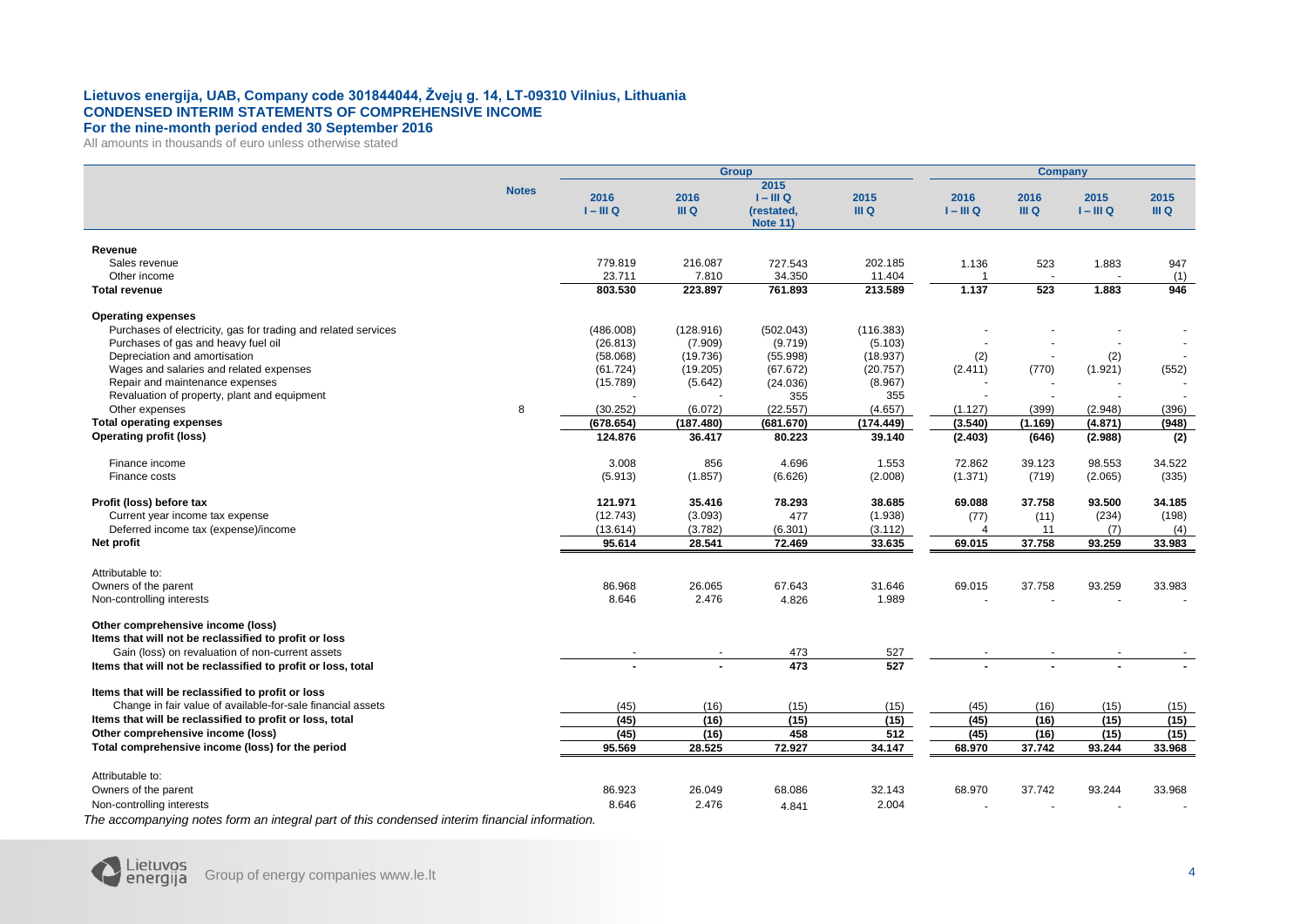#### **Lietuvos energija, UAB, Company code 301844044, Žvejų g. 14, LT-09310 Vilnius, Lithuania CONDENSED INTERIM STATEMENTS OF CHANGES IN EQUITY For the nine-month period ended 30 September 2016**

All amounts in thousands of euro unless otherwise stated

|                                                                                                                                                          | Equity attributable to owners of the Company |                          |                  |                               |                          |                             |                  |                                 |                  |
|----------------------------------------------------------------------------------------------------------------------------------------------------------|----------------------------------------------|--------------------------|------------------|-------------------------------|--------------------------|-----------------------------|------------------|---------------------------------|------------------|
| <b>Group</b>                                                                                                                                             | <b>Notes</b>                                 | <b>Share</b><br>capital  | Legal<br>reserve | <b>Revaluation</b><br>reserve | <b>Other</b><br>reserves | <b>Retained</b><br>earnings | <b>Subtotal</b>  | Non-<br>controlling<br>interest | <b>Total</b>     |
| Balance at 1 January 2015                                                                                                                                |                                              | 1.210.568                | 24.362           | 67.630                        | 47                       | (42.547)                    | 1.260.060        | 48.830                          | 1.308.890        |
| Revaluation of property, plant and equipment, net of deferred income tax<br>Change in fair value of available-for-sale financial assets, net of deferred |                                              |                          |                  | 458                           |                          |                             | 458              | 15                              | 473              |
| income tax                                                                                                                                               |                                              |                          |                  |                               | (15)                     |                             | (15)             |                                 | (15)             |
| Total other comprehensive income (loss) for the period                                                                                                   |                                              |                          |                  | 458                           | (15)                     |                             | 443              | 15                              | 458              |
| Net profit for the period                                                                                                                                |                                              |                          |                  | 458                           |                          | 67.643<br>67.643            | 67.643<br>68.086 | 4.826<br>4.841                  | 72.469<br>72.927 |
| Total comprehensive income for the period<br>Transfer of revaluation reserve to retained earnings (transfer of                                           |                                              |                          |                  |                               | (15)                     |                             |                  |                                 |                  |
| depreciation, net of deferred income tax)                                                                                                                |                                              |                          |                  | (4.124)                       |                          | 4.124                       |                  |                                 |                  |
| Transfer to reserves and movement in reserves                                                                                                            |                                              |                          | 4.413            |                               | 27                       | (4.437)                     | 3                | 9                               | 12               |
| <b>Dividends</b>                                                                                                                                         | 9                                            |                          |                  |                               | $\blacksquare$           | (28.093)                    | (28.093)         | (4.191)                         | (32.284)         |
| Share capital conversion result                                                                                                                          |                                              | 1.588                    |                  |                               |                          |                             | 1.588            |                                 | 1.588            |
| Acquisition of shares from non-controlling interest                                                                                                      |                                              |                          | 2                | (188)                         |                          | 708                         | 522              | (275)                           | 247              |
| Balance at 30 September 2015                                                                                                                             |                                              | 1.212.156                | 28.777           | 63.776                        | 59                       | (2.602)                     | 1.302.166        | 49.214                          | 1.351.380        |
|                                                                                                                                                          |                                              |                          |                  |                               |                          |                             |                  |                                 |                  |
| Balance at 1 January 2016<br>Change in fair value of available-for-sale financial assets, net of deferred                                                |                                              | 1.212.156                | 28.777           | 62.323                        | 48                       | (49.264)                    | 1.254.040        | 50.445                          | 1.304.485        |
| income tax                                                                                                                                               |                                              |                          |                  |                               | (45)                     | $\overline{\phantom{a}}$    | (45)             | $\overline{\phantom{a}}$        | (45)             |
| Total other comprehensive income (loss) for the period                                                                                                   |                                              | $\overline{\phantom{a}}$ |                  | $\blacksquare$                | (45)                     | $\overline{\phantom{a}}$    | (45)             | $\blacksquare$                  | (45)             |
| Net profit for the period                                                                                                                                |                                              |                          |                  |                               |                          | 86.968                      | 86.968           | 8.646                           | 95.614           |
| Total comprehensive income for the period                                                                                                                |                                              |                          |                  |                               | (45)                     | 86.968                      | 86.923           | 8.646                           | 95.569           |
| Transfer of revaluation reserve to retained earnings (transfer of                                                                                        |                                              |                          |                  |                               |                          |                             |                  |                                 |                  |
| depreciation, net of deferred income tax)<br>Transfer to reserves and movement in reserves                                                               |                                              |                          |                  | (3.931)                       |                          | 3.931                       |                  |                                 |                  |
| <b>Dividends</b>                                                                                                                                         | 9                                            |                          | 5.768            |                               |                          | (5.768)<br>(97.194)         | (97.194)         | (3.453)                         | (100.647)        |
|                                                                                                                                                          |                                              |                          |                  |                               |                          |                             |                  | 2.033                           | 2.033            |
| Acquisition of subsidiary (EURAKRAS UAB)<br>Change in minority share due to companies reorganization                                                     |                                              |                          | 85               | 284                           |                          | 9                           | 378              | (378)                           |                  |
| Acquisition of shares from non-controlling interest                                                                                                      |                                              |                          | 67               | 6                             |                          | (2.964)                     | (2.891)          | (2.213)                         | (5.104)          |
| Share of non-controlling interest in transfers to reserves                                                                                               |                                              |                          | (83)             |                               |                          | 83                          |                  |                                 |                  |
| Increase of share capital of Kauno Kogeneracinė Jėgainė UAB                                                                                              |                                              |                          |                  |                               |                          |                             |                  | 5.271                           | 5.271            |
| Balance at 30 September 2016                                                                                                                             |                                              | 1.212.156                | 34.614           | 58.682                        | 3                        | (64.199)                    | 1.241.256        | 60.351                          | 1.301.607        |
|                                                                                                                                                          |                                              |                          |                  |                               |                          |                             |                  |                                 |                  |

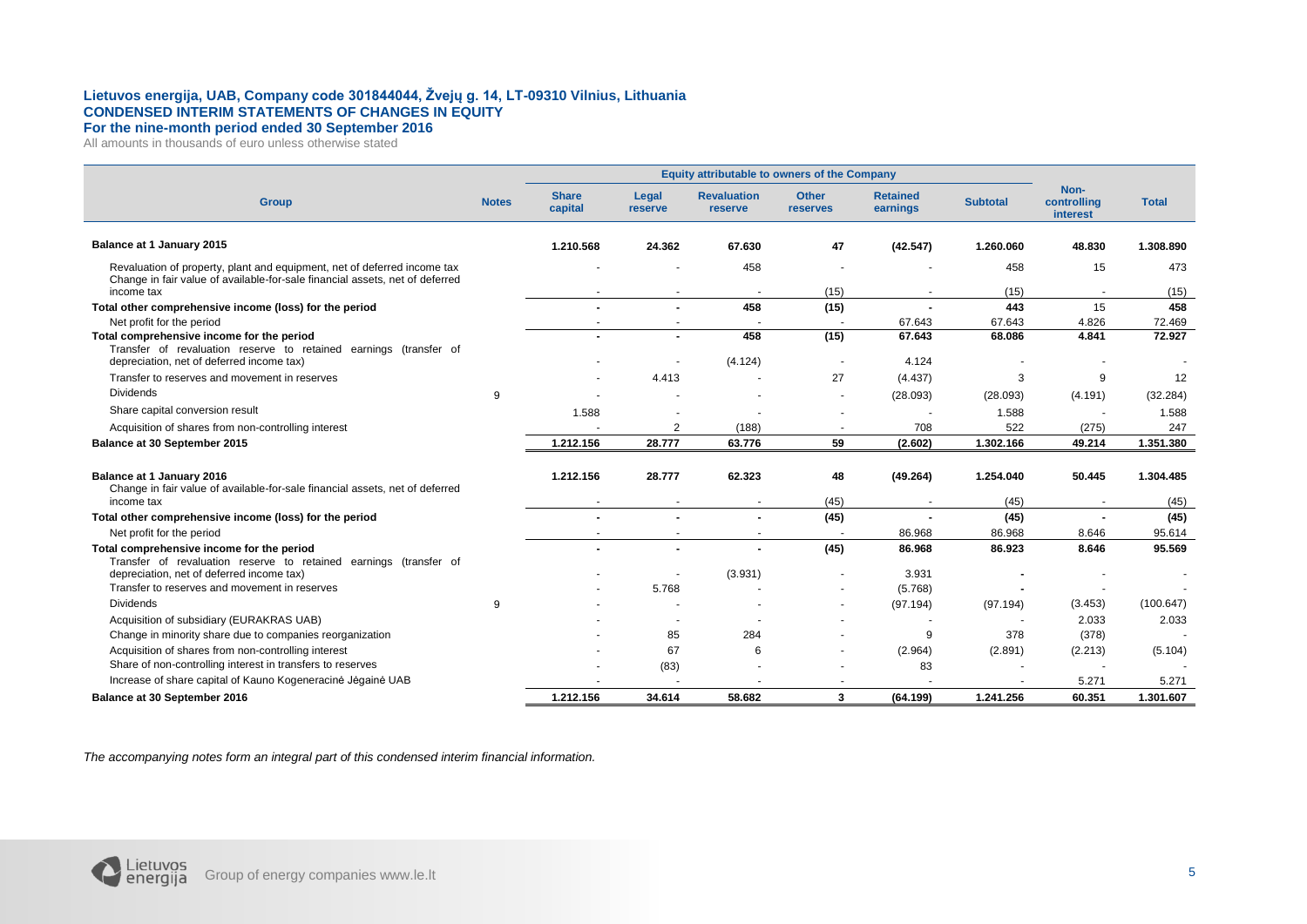#### **Lietuvos energija, UAB, Company code 301844044, Žvejų g. 14, LT-09310 Vilnius, Lithuania CONDENSED INTERIM STATEMENTS OF CHANGES IN EQUITY For the nine-month period ended 30 September 2016**

All amounts in thousands of euro unless otherwise stated

| <b>Company</b>                                                                          | <b>Notes</b> | <b>Share capital</b> | Legal reserve            | <b>Other reserves</b> | <b>Retained</b><br>earnings | <b>Total</b>             |
|-----------------------------------------------------------------------------------------|--------------|----------------------|--------------------------|-----------------------|-----------------------------|--------------------------|
| Balance at 1 January 2015                                                               |              | 1.210.568            |                          | 74                    | 34.323                      | 1.244.965                |
| Change in fair value of available-for-sale financial assets, net of deferred income tax |              |                      |                          | (15)                  | $\overline{\phantom{a}}$    | (15)                     |
| Total other comprehensive income for the period                                         |              | $\,$                 |                          | (15)                  |                             | (15)                     |
| Net profit (loss) for the period                                                        |              |                      |                          |                       | 93.259                      | 93.259                   |
| Total comprehensive income for the period                                               |              | ۰                    |                          | (15)                  | 93.259                      | 93.244                   |
| Transfer to reserves and movement in reserves                                           |              |                      | 4.207                    |                       | (4.207)                     | $\overline{\phantom{a}}$ |
| <b>Dividends</b>                                                                        | 9            |                      |                          |                       | (28.093)                    | (28.093)                 |
| Share capital conversion result                                                         |              | 1.588                | $\overline{\phantom{a}}$ | $\sim$                | $\overline{\phantom{a}}$    | 1.588                    |
| Balance at 30 September 2015                                                            |              | 1.212.156            | 4.207                    | 59                    | 95.282                      | 1.311.704                |
|                                                                                         |              |                      |                          |                       |                             |                          |
| Balance at 1 January 2016                                                               |              | 1.212.156            | 4.207                    | 48                    | 83.289                      | 1.299.700                |
| Change in fair value of available-for-sale financial assets, net of deferred income tax |              | $\overline{a}$       | $\overline{a}$           | (45)                  | $\overline{\phantom{a}}$    | (45)                     |
| Total other comprehensive income (loss) for the period                                  |              | $\blacksquare$       |                          | (45)                  | $\overline{\phantom{a}}$    | (45)                     |
| Net profit (loss) for the period                                                        |              |                      |                          |                       | 69.015                      | 69.015                   |
| Total comprehensive income for the period                                               |              | ٠                    |                          | (45)                  | 69.015                      | 68.970                   |
| Transfer to reserves and movement in reserves                                           |              | ۰                    | 5.551                    |                       | (5.551)                     | $\overline{\phantom{a}}$ |
| <b>Dividends</b>                                                                        | 9            |                      |                          |                       | (97.194)                    | (97.194)                 |
| Balance at 30 September 2016                                                            |              | 1.212.156            | 9.758                    | 3                     | 49.559                      | 1.271.476                |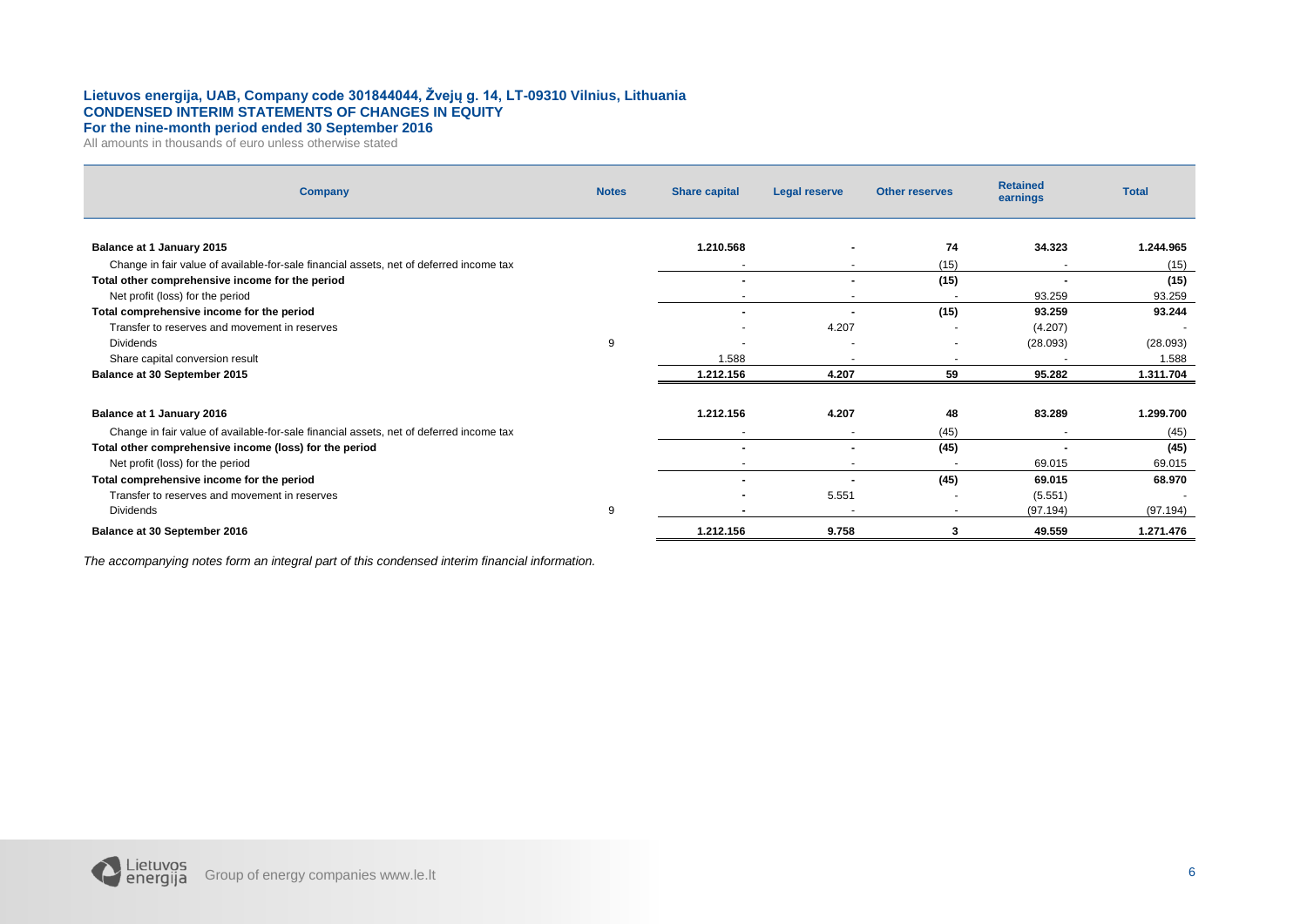#### **Lietuvos energija, UAB, Company code 301844044, Žvejų g. 14, LT-09310 Vilnius, Lithuania CONDENSED INTERIM STATEMENTS OF CASH FLOWS For the nine-month period ended 30 September 2016**

All amounts in thousands of euro unless otherwise stated

|                                                               | <b>Note</b> | <b>Group</b>       |                                             | <b>Company</b>  |                  |
|---------------------------------------------------------------|-------------|--------------------|---------------------------------------------|-----------------|------------------|
|                                                               |             | 2016-09-30         | 2015-09-30<br>(restated,<br><b>Note 11)</b> | 2016-09-30      | 2015-09-30       |
| Cash flows from operating activities                          |             |                    |                                             |                 |                  |
| Net profit (loss) for the period                              |             | 95.614             | 72.469                                      | 69.015          | 93.259           |
| Adjustments for non-monetary expenses (income):               |             |                    |                                             |                 |                  |
| Depreciation and amortisation expenses                        | 3           | 67.071             | 64.704                                      | 2               | 3                |
| Impairment of property, plant and equipment (reversal of      | 3           |                    |                                             |                 |                  |
| impairment)                                                   |             | (35)               | (137)                                       |                 |                  |
| Revaluation of property, plant and equipment                  |             |                    | (158)                                       |                 |                  |
| Share of profit of associates and joint ventures              |             |                    | 22                                          |                 |                  |
| Impairment of financial assets                                |             | 349                | 168                                         |                 |                  |
| Impairment of investments in subsidiaries                     |             |                    |                                             |                 | 1.667            |
| Income tax expenses<br>(Depreciation) of grants               |             | 26.357<br>(9.003)  | 5.824<br>(8.706)                            | 73              | 241              |
| Increase (decrease) in provisions                             |             | (19.939)           | (1.146)                                     |                 |                  |
| Inventory write-down expenses (income)                        |             | 15                 | (673)                                       |                 |                  |
| Change in fair value of trade derivatives                     |             |                    | (2.085)                                     |                 |                  |
| (Income) expenses on revaluation of emission allowances       |             | 5.334              | (320)                                       |                 |                  |
| Emission allowances utilised                                  | 3           | 3.000              |                                             |                 |                  |
| (Gain) loss on disposal/write-off of property, plant and      |             |                    |                                             |                 |                  |
| equipment                                                     |             | 24                 | 1.436                                       |                 |                  |
| Elimination of results of financing and investing activities: |             |                    |                                             |                 |                  |
| Interest income                                               |             | (2.396)            | (3.473)                                     | (3.337)         | (4.728)          |
| Interest expenses                                             |             | 4.347              | 3.705                                       | 527             | 280              |
| Other finance (income) costs                                  |             | 954                | 1.698                                       | (68.681)        | (92.040)         |
| Changes in working capital:                                   |             |                    |                                             |                 |                  |
| (Increase) decrease in trade receivables and other amounts    |             |                    | 50.137                                      |                 |                  |
| receivable                                                    |             | 39.990             |                                             | (7.032)         | (4.119)          |
| (Increase) decrease in inventories, prepayments and other     |             |                    | (28.533)                                    |                 |                  |
| current assets                                                |             | 37.717             |                                             | (166)           | (13)             |
| Increase (decrease) in amounts payable, deferred income and   |             |                    | (94.850)                                    |                 |                  |
| advance amounts received<br>Income tax (paid)                 |             | 16.062             |                                             | 40.841<br>(223) | 65               |
| Net cash flows from (used in) operating activities            |             | (2.024)<br>263.437 | (9.017)<br>51.065                           | 31.019          | (5.385)          |
| Cash flows from investing activities                          |             |                    |                                             |                 |                  |
| (Acquisition) of property, plant and equipment and intangible |             |                    |                                             |                 |                  |
| assets                                                        |             | (125.504)          | (94.950)                                    |                 |                  |
| Disposal of property, plant and equipment and intangible      |             |                    |                                             |                 |                  |
| assets                                                        |             | 3.666              | 1.433                                       |                 |                  |
| Loans (granted)                                               |             |                    | 47                                          | (5.191)         |                  |
| Loan repayments received                                      |             | 29.017             |                                             | 29.201          |                  |
| (Acquisition) of investments in subsidiaries                  | 4           | (27.674)           | (259)                                       | (72.059)        | (21.093)         |
| Grants received                                               |             | 241                | 5.936                                       |                 |                  |
| Interest received                                             |             | 59                 | 4.235                                       | 4.679           | 5.943            |
| Change in non-controlling interest due to changes in Group's  |             |                    |                                             |                 |                  |
| structure                                                     |             | (5.103)            | 246                                         |                 |                  |
| Dividends received                                            |             | (125.298)          |                                             | 38.318          | 60.738<br>45.588 |
| Net cash flows from (used in) investing activities            |             |                    | (83.312)                                    | (5.052)         |                  |
| Cash flows from financing activities                          |             |                    |                                             |                 |                  |
| Proceeds from borrowings<br>Repayments of borrowings          |             | 58.449             | 92.647<br>(113.196)                         | 25.571          |                  |
| Finance lease payments                                        |             | (54.533)<br>(111)  | (12)                                        |                 |                  |
| Interest paid                                                 |             | (5.050)            | (3.359)                                     | (455)           | (235)            |
| Dividends paid                                                |             | (100.647)          | (32.283)                                    | (97.194)        | (28.093)         |
| Increase of share capital of Kauno Kogeneracinė Jėgainė UAB   |             | 1.317              |                                             |                 |                  |
| Net cash flows from (used in) financing activities            |             | (100.575)          | (56.203)                                    | (72.078)        | (28.328)         |
| Increase (decrease) in cash and cash equivalents (including   |             |                    |                                             |                 |                  |
| overdraft)                                                    |             | 37.564             | (88.450)                                    | (46.111)        | 11.875           |
| Cash and cash equivalents (including overdraft) at the        |             |                    |                                             |                 |                  |
| beginning of the period                                       |             | 122.810            | 197.989                                     | 13.179          | 31.347           |
| Cash and cash equivalents (including overdraft) at the end of |             |                    |                                             |                 |                  |
| the period                                                    |             | 160.374            | 109.539                                     | (32.932)        | 43.222           |

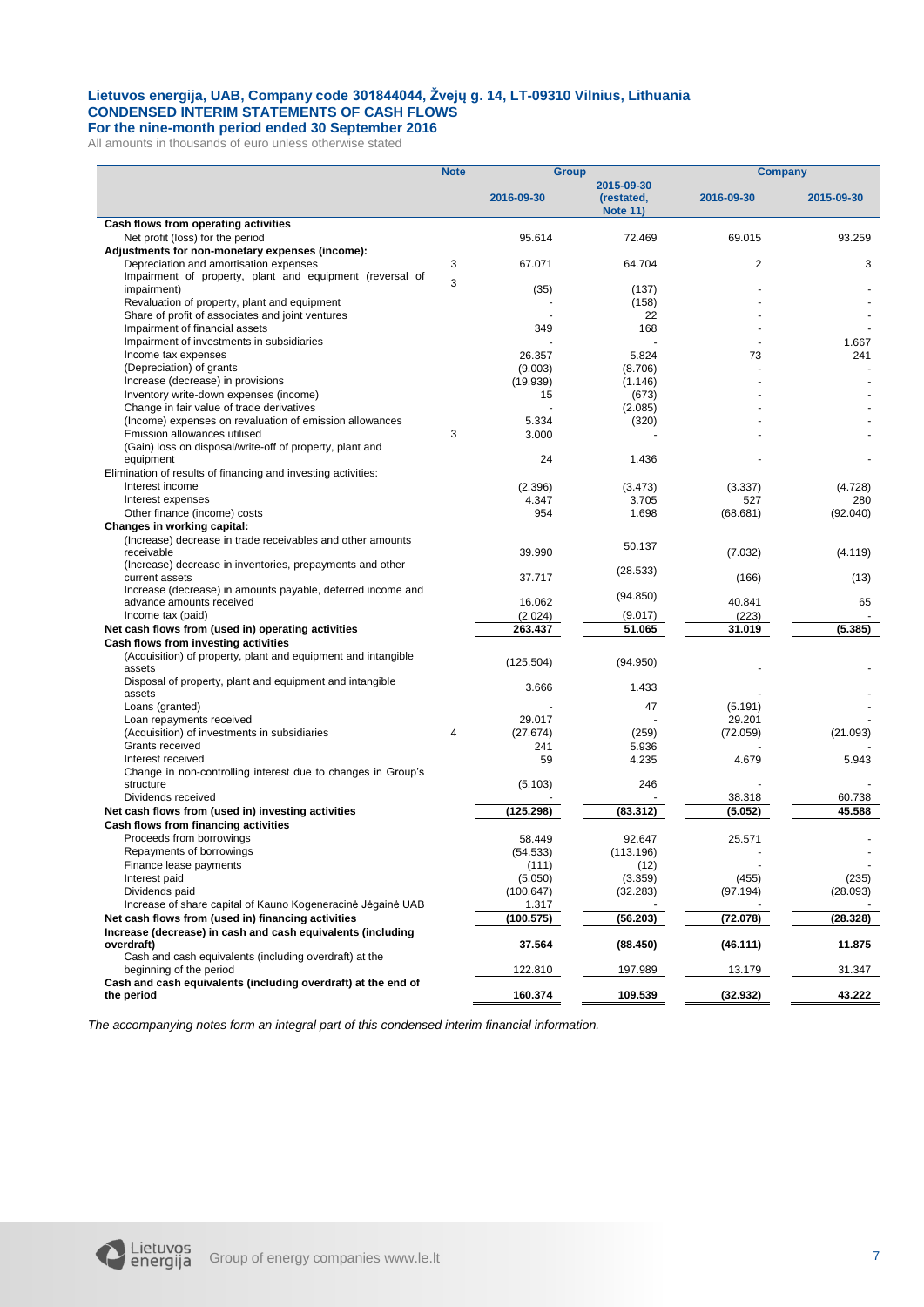All amounts in thousands of euro unless otherwise stated

## 1 Accounting principles

Condensed interim financial information of the Lietuvos Energija UAB (hereinafter - the Company) and consolidated condensed interim financial information of the Company and its subsidiaries (hereinafter – the Group) for a nine-month period ended 30 September 2016 has been prepared in accordance with International Financial Reporting Standards (IFRS) as adopted by the European Union and applicable to interim financial reporting (International Accounting Standard (IAS) 34, 'Interim financial reporting'). This unaudited condensed interim financial information should be read together with the annual financial statements for the year ended 31 December 2015, which have been prepared in accordance with IFRS as adopted by the EU.

Financial year of Company and other Group companies coincides with the calendar year.

The accounting policies applied in the preparation of this condensed interim financial information are consistent with those of the annual financial statements for the year ended 31 December 2015.

#### *Income tax*

Taxes on income in the interim periods are accrued using the tax rate that would be applicable to expected total annual profit or loss.

#### *New and amended standards, and interpretations*

There are no new standards, amendments and interpretations that are mandatory for the Group and the Company with effect from 2016, and that would have a material impact on the Group's and Company's financial information.

The Group and Company's management do not believe the newly published standards, amendments and interpretations that are mandatory for the Group's and Company's reporting periods beginning on or after 1 July 2016 will have a material impact on the Group's and Company's financial statements.

Accounting policies applied to significant transactions within the Group in relation to the Group's restructuring are set out below (as described in Note 4).

#### *Business combinations*

Subsidiaries are all entities (including structured entities) over which the Group has control. The Group controls an entity when the Group is exposed to, or has rights to, variable returns from its involvement with the entity and has the ability to affect those returns through its power over the entity. Subsidiaries are fully consolidated from the date on which control is transferred to the Group and they are deconsolidated from the date that control ceases.

IFRS 3 Business Combinations is not applied to business combinations involving entities under common control, therefore, for the purpose of this financial information business combinations involving entities under common control were accounted for using the 'pooling of interest' method.

Acquisition method is applied to account for acquisition of subsidiaries that are not part of the Company's group. The consideration transferred for the acquisition of a subsidiary is the fair values of the assets transferred in a bargain purchase, the equity interests issued, and the liabilities assumed at the bargain purchase date. Acquisition-related costs are expensed as incurred. Identifiable net assets, liabilities and contingent liabilities acquired in the acquiree, which meet IFRS 3 Business Combinations criteria, are recognised at their fair values at the acquisition date.

The excess of the consideration transferred, the amount of any non-controlling interest in the acquiree and the acquisition-date fair value of any previous equity interest in the acquiree over the fair value of the identifiable net assets acquired is recorded as goodwill. If the total of consideration transferred, non-controlling interest recognised and previously held interest measured is less than the fair value of the net assets of the subsidiary acquired in the case of a bargain purchase, the difference is recognised directly in the income statement.

Minority interest in the acquiree is initially recognised at the minority interest's proportionate share of the recognised amounts of net assets, liabilities and contingent liabilities.

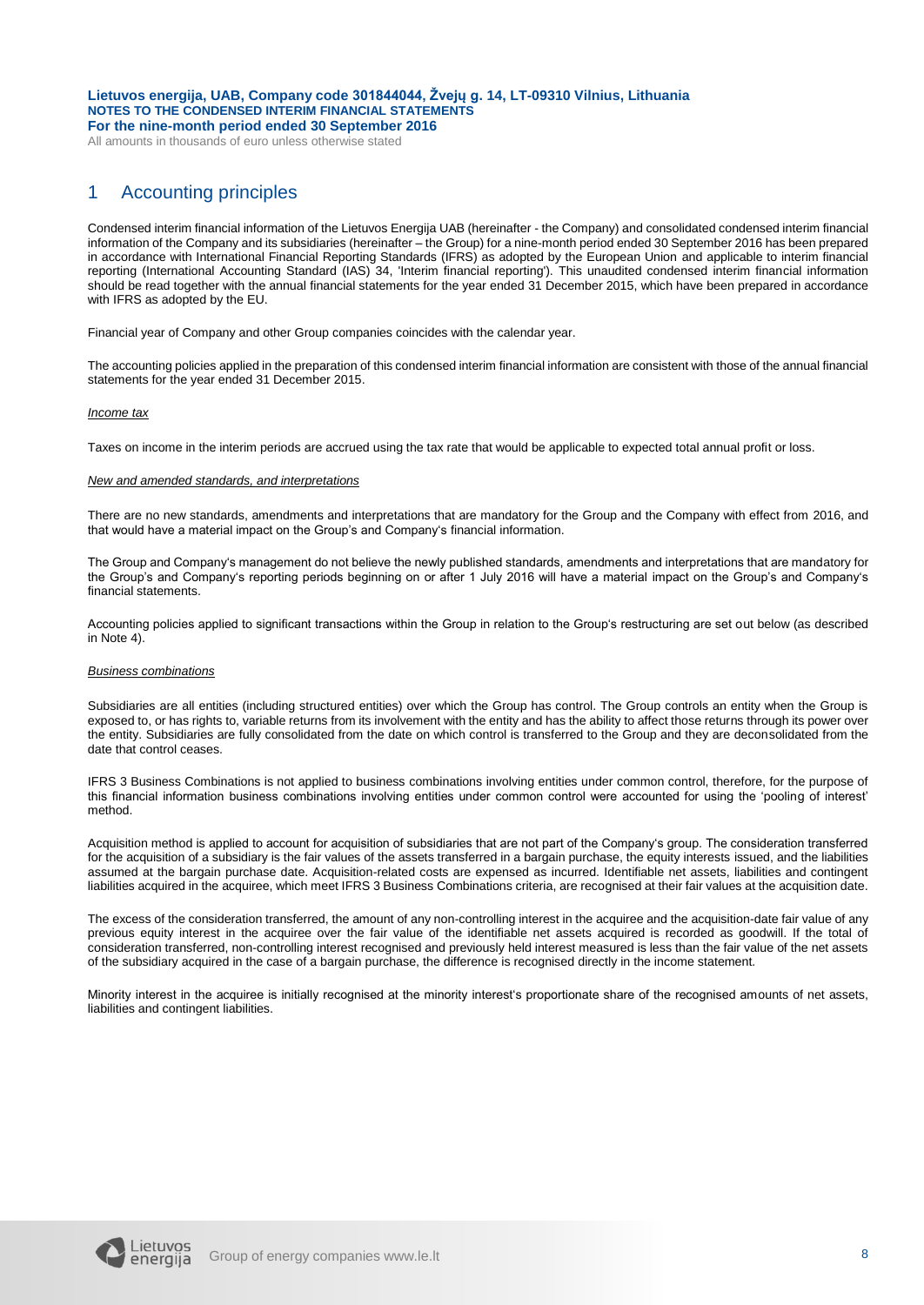All amounts in thousands of euro unless otherwise stated

### 2 Critical accounting estimates and judgements used in the preparation of financial statements

Accounting estimates and judgments are continuously reviewed and are based on historical experience and other factors, including expectations of future events that are believed to be reasonable under the circumstances.

The preparation of financial information according to International Financial Reporting Standards as adopted by the EU requires management to make estimates and assumptions that affect the reported amounts of assets, liabilities, income and expenses, and disclosures of contingencies. Changes in the underlying assumptions, estimates and judgments may have a material effect on this financial information. The accounting estimates applied in preparing the condensed interim financial information are consistent with those used in preparing the annual financial statements for the year ended 31 December 2015.

#### *Evaluation of the option as per the Shareholders' Agreement with FORTUM HEAT LIETUVA UAB*

As described in more detail in Note 4, the authorised share capital of Kauno Kogeneracinė Jėgainė UAB (KKJ) was increased on 15 March 2016. As a result, the Company's ownership interest in KKJ is equal to 51%, whereas the rest 49% of shares of KKJ are held by FORTUM HEAT LIETUVA UAB (FORTUM). Both shareholders have signed the Shareholders' Agreement, whereby the Company was vested with an option to buy the shares of KKJ owned by FORTUM, whereas FORTUM was vested with an option to sell the shares of KKJ to the Company in the event that the shareholders fail to achieve the resolution of the Deadlock Situation by mutual agreement as defined in the Shareholders' Agreement.

Under the provisions of the Shareholders' Agreement, if the Company or FORTUM decides to exercise the option, the price to be paid by the Company to FORTUM for the purchased shares owned by FORTUM in KKJ shall be equal to the sum of amounts invested by FORTUM into the capital of KKJ (i.e. the price of the issue of shares paid by FORTUM):

- plus a premium in the amount of 15% of the amounts invested by FORTUM into the capital of KKJ, if the Company exercises the Call Option; or, respectively,
- minus an investment risk discount in the amount of 15% of the amounts invested by FORTUM into the capital of KKJ, if FORTUM exercises the Put Option.

#### *New customer connection fees*

Fees paid by customers received after 1 July 2009 for the connection of new customers and producers to the Company's electricity networks and electricity network facilities or for the dislocation or reconstruction of electricity network facilities on the request of the customer, producer or any other entity, are recognised as revenue upon connection.

The above-mentioned fees received before 1 July 2009 were initially recognised as deferred income and subsequently recognised as income on a proportionate basis over the useful life of the related newly created property, plant and equipment. The related costs comprising the acquisition cost of property, plant and equipment and other costs were capitalised and are depreciated over the estimated useful life of the assets capitalised.

Payments made by customers for the connection to the Company's gas system are recorded as accrued deferred income in the statement of financial position and recognised as income over the useful life of the capitalised property, plant and equipment concerned. Such income is shown in the line item 'Sales revenue' of the statement of comprehensive income.

Accounting methods applied to account for fees paid by new customers for the connection to the electricity and gas system differ depending on the pricing of these services:

- the fee for the connection to the electricity network is determined on the basis of fees and methodologies approved by the Lithuanian legal acts and regulatory authorities; the service is deemed to be provided upon the connection of the customer to the electricity network;
- the fee for the connection non-household customers to the gas system is determined on the basis of fees and methodologies approved by the Lithuanian legal acts and regulatory authorities, however, the connection agreement of the customer who connects a new natural gas system stipulates a minimum quantity of gas to be transported via a non-household customer or new natural gas system and the minimum capacities which ensure that the new customer or new natural gas system connected does not increase the price cap for the existing customers, as well as the procedure for calculating a fee for the minimum quantities of gas to be transported by a non-household customer or natural gas system and for the minimum capacities and the periodicity of payments if a new customer connecting a new natural gas system transports lower quantities or orders lower capacities than those specified in the new customer connection agreement. Upon approval of household customer connection fees, the Commission assesses the return, receivable in 20 year period, on investment used to connect new household customers and impact of the investment on gas distribution price cap (investments should not cause increase in the current price cap) in the same way, as assesses non-household customers, although not every customer individually, rather in total by establishing the general connection fee. In this case the service provided to both non-household and household customer is continuous in nature, related to contractual obligations and future consumption, and therefore revenue is split over the depreciation period of property, plant and equipment concerned.

#### *Accounting for electricity meters*

Until 1 January 2016, LESTO AB classified electricity meters as inventories. The Company's management assessed that electricity meters are used for a long period of time, they are controlled by the Company and reviewed individually, their acquisition cost can be reliably determined and therefore management decided to reclassify electricity meters to property, plant and equipment and apply a depreciation period of 8 years for tax purposes. The change is treated as change in accounting estimate and since 1 January 2016 electricity and gas meters are classified within the property, plant and equipment category 'Other property, plant and equipment'.

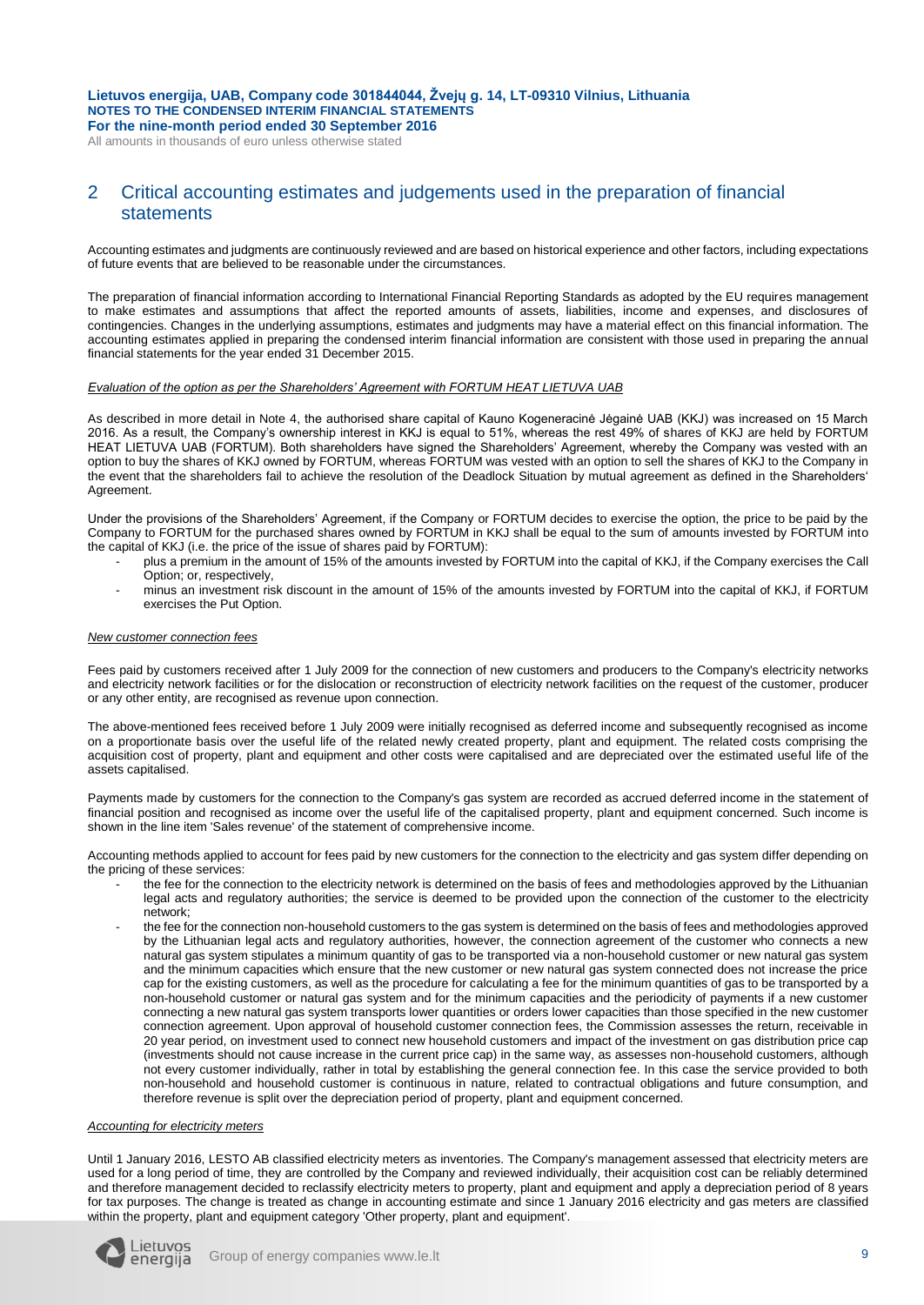All amounts in thousands of euro unless otherwise stated

#### *Change in taxation of goodwill*

As at 15 October 2014 AB Lietuvos dujos concluded agreement with Lietuvos Dujų Tiekimas UAB and transferred natural gas supply activity together with assets, rights and obligations allocated to it. Ownership right to the part of the company – natural gas supply activity - was transferred to Lietuvos Dujų Tiekimas UAB at 31 October 2014 according to the agreement. According to the agreement Lietuvos Dujų Tiekimas paid the price for the natural gas supply activity together with assets, rights and obligations allocated to it, which amounted to EUR 17.510 thousand and was set by independent assessor as market value for the natural gas supply activity. Carrying amount of net assets acquired comprised EUR 74.434 thousand. Significant difference between paid price and carrying amount of net assets acquired appeared due to requirements of International Financial Reporting Standards, according to which impact of retrospective reduction of prices of imported OAO Gazprom gas for companies for the period from 1 January 2013 to 30 April 2014 could not be accounted as current period expenses.

Lietuvos Dujų Tiekimas UAB has assessed taxation risk and considered written communication between Lietuvos Dujų Tiekimas UAB and National Tax authority and recognized the difference between carrying amount of net assets acquired (EUR 17.510 thousand) and fair value of gas supply business set by independent assessors (EUR 74.434 thousand) as negative goodwill and calculated income tax.

Seeking to clarify taxation aspects for this transaction, Lietuvos Dujų Tiekimas UAB has approached National Tax Authority asking for binding decision, as taxation questions are closely related to the future natural gas sale agreements, though they are affected by the retrospective reduction of the imported gas prices obtained from Gazprom OAO.

As at 30 April 2015 Lietuvos Dujų Tiekimas UAB has obtained binding decision of National Tax Authority, according to it the difference between net assets acquired and market value of natural gas supply business set by independent assessors should not be accounted as a negative goodwill and should not be taxed with income tax. As the income tax impact in amount of EUR 8.539 thousand recognized in 2014 was accounted for in the income statement by the Group, adjusting entry required after National Tax authority decision in 2015 was also accounted in the income statement.

## 3 Intangible assets and property, plant and equipment

Movement on Group's account of intangible assets and property, plant and equipment is presented below:

| <b>Group</b>                                              | <b>Intangible assets</b> | <b>Property, plant and equipment</b> |
|-----------------------------------------------------------|--------------------------|--------------------------------------|
| Period ended 30 September 2016                            |                          |                                      |
| Net book value at the beginning of the period             | 21.539                   | 1.631.117                            |
| Acquisitions                                              | 1.945                    | 110.355                              |
| Share capital settlement by assets                        |                          | 3.954                                |
| Increase due to acquisition of subsidiary                 | 11.256                   | 62.999                               |
| Sales                                                     |                          | (621)                                |
| Write-offs/Emission allowances utilised                   | (3.000)                  | (2.133)                              |
| Impairment/reversal of impairment                         |                          | 35                                   |
| Emission allowances grants received                       | 1.733                    |                                      |
| Revaluation of emission allowances                        | (6.199)                  |                                      |
| Reclassification (to) finance lease                       |                          | (7.800)                              |
| Reclassification from other assets to property, plant and |                          |                                      |
| equipment/intangible assets                               | 8                        | (8)                                  |
| Reclassification to assets held for sale                  |                          | (892)                                |
| Reclassification from investment property                 |                          | 307                                  |
| Reclassification from inventories                         |                          | 838                                  |
| Depreciation/amortisation                                 | (2.281)                  | (64.790)                             |
| Net book value at 30 September 2016                       | 25.001                   | 1.733.361                            |

Movement on Company's account of intangible assets and property, plant and equipment is presented below:

| Company                                       | Intangible assets | Property, plant and equipment |
|-----------------------------------------------|-------------------|-------------------------------|
| Period ended 30 September 2016                |                   |                               |
| Net book value at the beginning of the period |                   | 286                           |
| Depreciation/amortisation                     |                   | (2)                           |
| Net book value at 30 September 2016           |                   | 284                           |

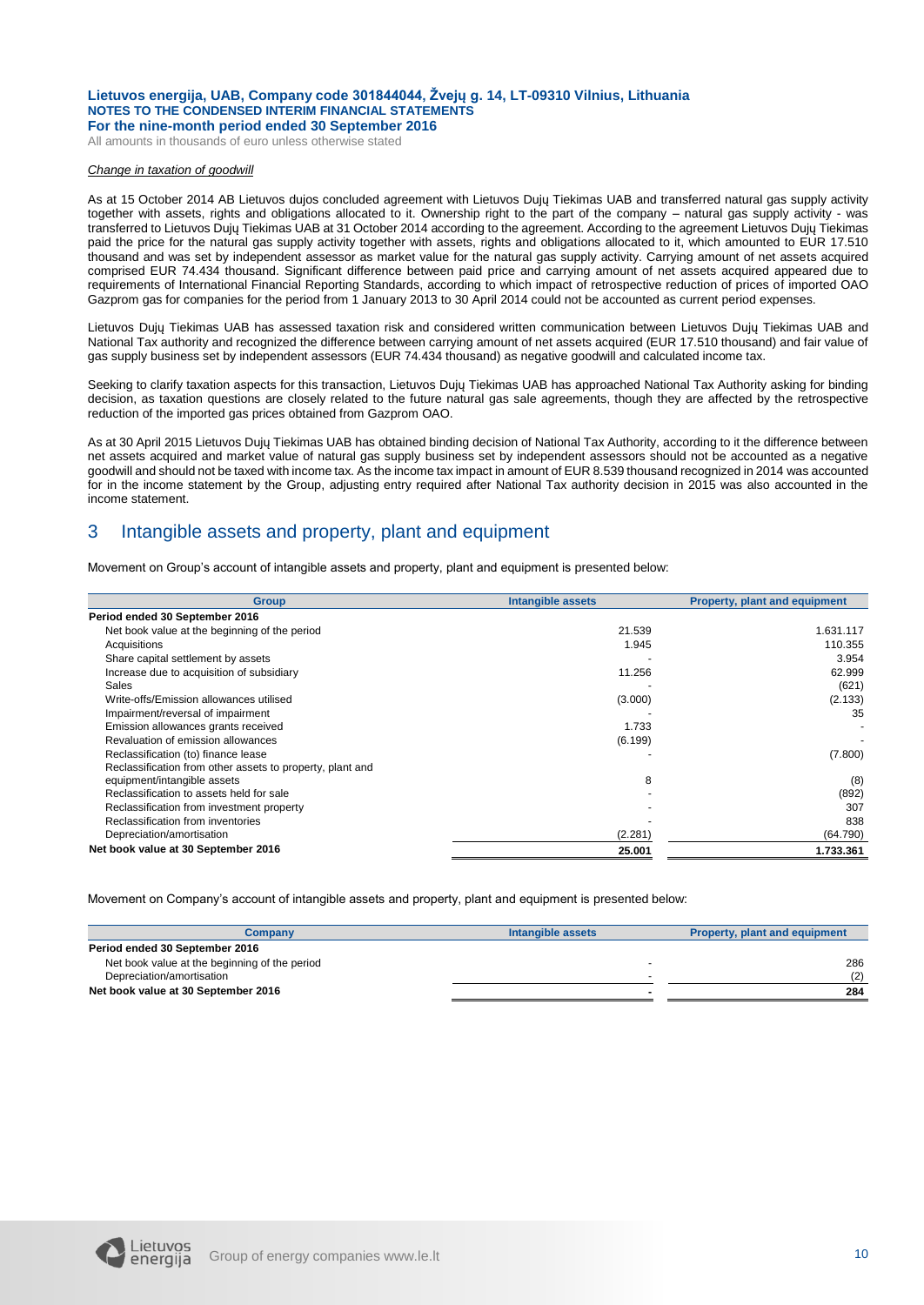All amounts in thousands of euro unless otherwise stated

## 4 Investments in subsidiaries and other investments

#### *Reorganisation of subsidiaries*

On 1 January 2016, LESTO AB and Lietuvos Dujos AB were reorganised by way of merger pursuant to paragraph 4 of Article 2.97 of the Civil Code of the Republic of Lithuania. After the reorganisation a new company started to operate named Energijos Skirstymo Operatorius AB (hereinafter referred to as "ESO"), legal entity code 304151376, registered office address: Aguonų g. 24, Vilnius. With effect from 11 January 2016, shares of Energijos Skirstymo Operatorius AB have been listed on the main list of NASDAQ OMX Vilnius stock exchange. After the reorganisation ESO took over from LESTO AB and Lietuvos Dujos AB all their non-current and current assets, as well as non-current and current financial and other obligations, amounts receivable and payable under the agreements signed by LESTO AB and Lietuvos Dujos AB, including any other otherwise arising obligations.

After the merger of LESTO AB and Lietuvos Dujos AB the Group's effective ownership interest in Energijos Skirstymo Operatorius AB is equal to 94.98%.

On 1 January 2016, ELEKTROS TINKLO PASLAUGOS UAB and Kauno Energetikos Remontas UAB were reorganised by way of merger pursuant to paragraph 4 of Article 2.97 of the Civil Code of the Republic of Lithuania. After the reorganisation ELEKTROS TINKLO PASLAUGOS UAB and Kauno Energetikos Remontas UAB ceased their activities as legal entities and a new company started to operate named Energetikos Paslaugų ir Rangos Organizacija UAB. The legal entity code of the new company is 304132956 and the address of its registered office is Motorų g. 2, Vilnius.

#### *Acquisition of subsidiaries*

On 18 January 2016, the Company acquired 209,662 ordinary registered shares of EURAKRAS UAB representing 75% of the share capital of EURAKRAS UAB and granting 75% of voting rights at the General Meeting of Shareholders. The acquisition cost of shares amounted to EUR 17.058 thousand. EURAKRAS UAB, a Lithuanian company acquired, operates the park consisting of 8 wind turbines with the capacity of 24 MW located in the villages of Geišiai and Rotuliai II in Jurbarkas region.

On 20 January 2016, the Company acquired 100% of ordinary registered shares of Estonian company HOB OU and 43,28% of ordinary registered shares of Estonian company Tuuleenergia Osauhing for EUR 11.350 thousand (including redeemed current borrowings of EUR 4.691 thousand). HOB OU has an ownership interest of 56,72% in Tuuleenergia Osauhing and therefore the Company owns 100% of shares of Tuuleenergia Osauhing as a result of this transaction. Tuuleenergia Osauhing operates the park consisting of 6 wind turbines with the capacity of 18,3 MW in the locations of Mali and Tamba in Estonia.

On business combination, assets and liabilities of EURAKRAS UAB, HOB OU and Tuuleenergia Osauhing were identified with the following fair values at the date of acquisition:

|                                                  | <b>HOB OU and</b>   |                              |              |  |  |  |
|--------------------------------------------------|---------------------|------------------------------|--------------|--|--|--|
|                                                  | <b>EURAKRAS UAB</b> | <b>Tuuleenergia Osauhing</b> | <b>Total</b> |  |  |  |
|                                                  |                     |                              |              |  |  |  |
| Property, plant and equipment                    | 32.363              | 30.636                       | 62.999       |  |  |  |
| Other non-current amounts receivable             | 75                  | 605                          | 680          |  |  |  |
| Inventories and prepayments                      | 13                  |                              | 13           |  |  |  |
| Amounts receivable within one year               | 320                 | 499                          | 819          |  |  |  |
| Cash and cash equivalents                        | 580                 | 154                          | 734          |  |  |  |
| Non-current liabilities                          | (24.001)            | (18.586)                     | (42.587)     |  |  |  |
| <b>Current liabilities</b>                       | (1.219)             | (6.945)                      | (8.164)      |  |  |  |
| Net assets                                       | 8.131               | 6.363                        | 14.494       |  |  |  |
| Non-controlling interest                         | 2.033               |                              | 2.033        |  |  |  |
| Goodwill arising on business combination         | 10.960              | 296                          | 11.256       |  |  |  |
| Purchase consideration paid                      | 17.058              | 6.659                        | 23.717       |  |  |  |
| Net cash outflow on acquisition of subsidiaries: |                     |                              |              |  |  |  |
| Consideration paid in cash                       | (17.058)            | (6.659)                      | (23.717)     |  |  |  |
| Repurchased loans                                |                     | (4.691)                      | (4.691)      |  |  |  |
| Cash and cash equivalents balances acquired      | 580                 | 154                          | 734          |  |  |  |
| Net cash outflow                                 | (16.478)            | (11.196)                     | (27.674)     |  |  |  |

The Group has 12 months after the date of business combination to review and determine the fair values of the assets and liabilities.

Under the decision of the Company, a sole shareholder, dated 22 July 2016 subsidiaries HOB OU and Tuuleenergia Osauhing were reorganised by way of merger. HOB OU was merged with Tuuleenergia Osauhing and ceased its activities as a legal entity.

#### *Establishment of subsidiaries*

On 9 February 2016, the Company established a new company Energijos Sprendimų Centras UAB. The authorised share capital of the newly established company amounts to EUR 10 thousand and is divided into 10.000 ordinary registered shares with the nominal value of EUR 1 each. The price of share issue is equal to EUR 150 thousand. The principal activities of Energijos Sprendimų Centras UAB include the provision of energy efficiency improvement services and development of renewable energy resources. The Articles of Association of Energijos Sprendimų Centras UAB were registered with the Register of Legal entities on 17 February 2016.

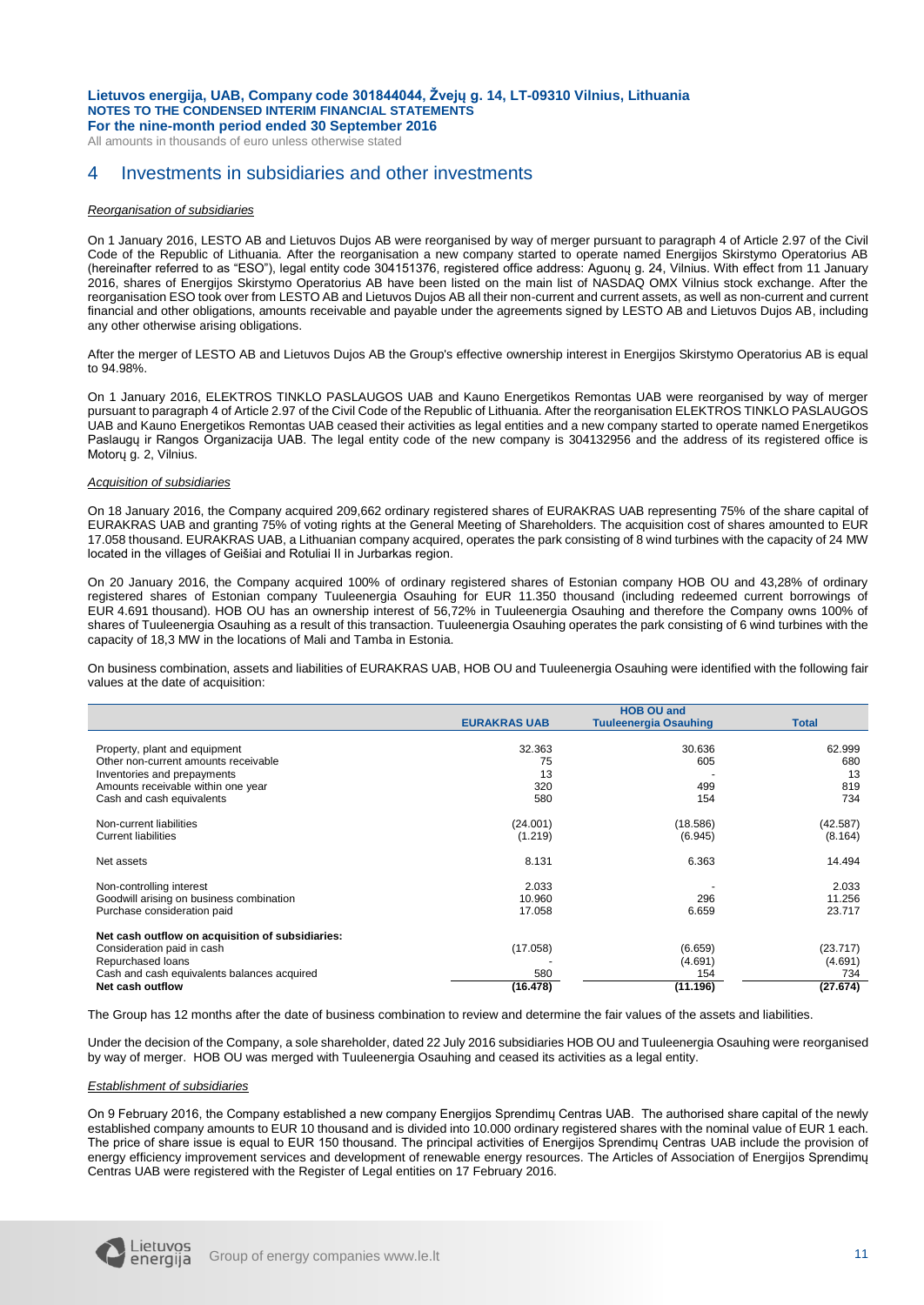All amounts in thousands of euro unless otherwise stated

#### *Increase and payment of share capital*

By decision of the sole shareholder on 19th May 2016, the share capital of Lietuvos Dujų Tiekimas UAB was increased to EUR 8.370 thousand, by issuing new ordinary registered shares with the nominal value of EUR 0,29 each. On 13 June 2016, the amendments to the Articles of Association of Lietuvos Dujų Tiekimas UAB were registered with the Register of Legal Entities.

On 29 April 2016, the Company paid up an outstanding part of the share capital of Energijos Tiekimas UAB of EUR 7.240 thousand. As at 31 December 2015, the unpaid part of the share capital amounted to EUR 7.240 thousand. On 23 December 2015, the share capital of Energijos Tiekimas UAB was increased by issuing 16.240.000 ordinary registered intangible shares with the nominal value of EUR 1 each.

On 29 August 2016, the sole shareholder took decision to increase the share capital of Energijos Sprendimų Centras UAB up to EUR 530 thousand by issuing 520.000 of ordinary shares with par value of EUR 1 each. On 7 September 2016, the amendments to the Articles of Association of Energijos Sprendimų Centras UAB were registered with the Register of Legal Entities. At 30 September 2016 the Company has paid EUR 130 thousand of new shares emission. Unpaid part amounted to EUR 390 thousand as at 30 September 2016.

#### *Change in ownership interest*

On 15 March 2016, the Company's subsidiary Kauno Kogeneracinė Jėgainė UAB issued 10.756.300 ordinary registered shares with the nominal value of EUR 1 each. The issue price of all new shares is equal to EUR 10.756.300. The Company acquired 5.484.292 new shares with the nominal value of EUR 1 each by paying for these shares through a monetary contribution amounting to EUR 5.484 thousand. After this transaction the Company holds 51% of shares of Kauno Kogeneracinė Jėgainė UAB. The remaining ownership interest, i.e. 49%, in Kauno Kogeneracinė Jėgainė UAB is held by FORTUM HEAT LIETUVA UAB.

#### *Buyout of shares to ensure compliance with the ruling of the Supreme Court of Lithuania*

Under the Finance Minister's Order dated 12 January 2016, the Company is obliged to implement Resolution No 1126 of 26 October 2015 of the Government of the Republic of Lithuania On Buyout of Shares ("the Resolution"), and under the terms described therein buyout (acquire ownership of) the shares of the former public limited liability company LIETUVOS ELEKTRINE from minority shareholders, which were obtained under the title of ownership in return for the shares of Lietuvos Energija AB (currently known as Lietuvos Energijos Gamyba AB) following the reorganisation of public limited liability company LIETUVOS ENERGIJA and public limited liability company LIETUVOS ELEKTRINĖ, and which were not disposed to any third parties.

On 9 February 2016, the date for commencement of buyout of shares was published. The shares to be bought out from the minority shareholders of public limited liability company LIETUVOS ELEKTRINĖ are exchanged to the shares of Lietuvos Energijos Gamyba, AB using the ratio set forth in the Resolution, i.e. 1 share of public limited liability company LIETUVOS ELEKTRINĖ in return for 1.37 shares of Lietuvos Energijos Gamyba, AB. The price of 1 ordinary registered share of Lietuvos Energijos Gamyba, AB to be bought out was equal to EUR 1,2959.

As at 30 June 2016, the Company had additionally acquired the ownership right to 3.898.511 shares of Lietuvos Energijos Gamyba, AB and therefore the Company's ownership interest in Lietuvos Energijos Gamyba, AB increased to 96,75%.

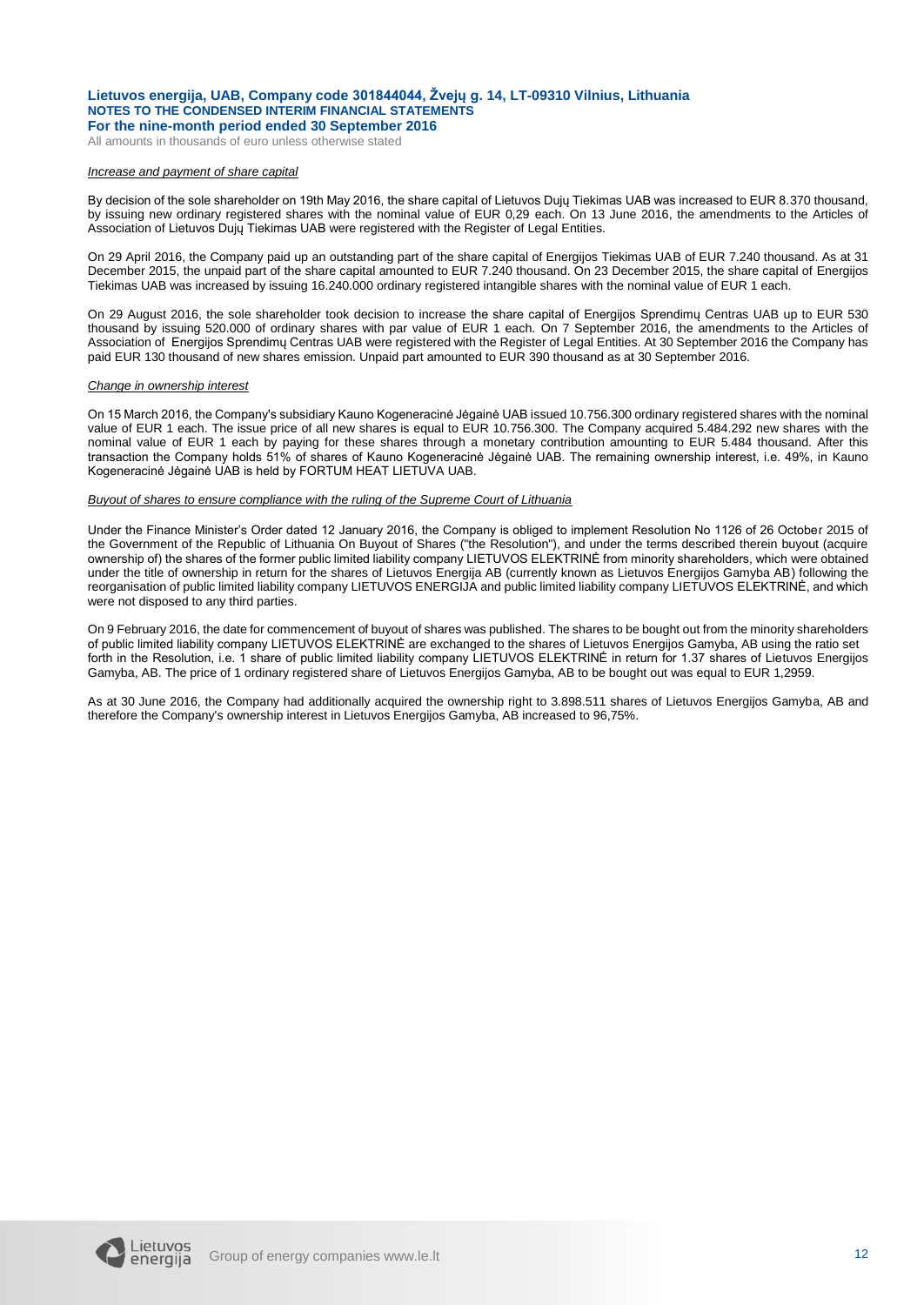All amounts in thousands of euro unless otherwise stated

#### As at 30 September 2016 the Company's investments in subsidiaries and other investments comprised:

| <b>Company name</b>                                 | <b>Acquisition cost</b> | <b>Impairment</b> | <b>Contributions</b><br>against loss | <b>Carrying amount</b> | <b>Ownership</b><br>interest (%) | <b>Effective Group</b><br>ownership<br>interest (%) |
|-----------------------------------------------------|-------------------------|-------------------|--------------------------------------|------------------------|----------------------------------|-----------------------------------------------------|
| Subsidiaries:                                       |                         |                   |                                      |                        |                                  |                                                     |
| Energijos Skirstymo Operatorius AB (1)              | 710.921                 | (37.305)          |                                      | 673.616                | 94,98                            | 94,98                                               |
| Lietuvos Energijos Gamyba AB                        | 299.935                 |                   | $\overline{\phantom{a}}$             | 299.935                | 96,75                            | 96,75                                               |
| NT Valdos UAB                                       | 89.377                  | $\overline{a}$    | $\sim$                               | 89.377                 | 100,00                           | 100,00                                              |
| Energijos tiekimas UAB                              | 23.906                  | $\overline{a}$    | $\overline{\phantom{a}}$             | 23.906                 | 100,00                           | 100,00                                              |
| <b>EURAKRAS UAB</b>                                 | 17.058                  |                   | $\overline{a}$                       | 17.058                 | 75,00                            | 75,00                                               |
| Energetikos Paslaugų ir Rangos Organizacija UAB (2) | 9.137                   |                   | $\overline{\phantom{0}}$             | 9.137                  | 100,00                           | 100,00                                              |
| Lietuvos Dujų Tiekimas UAB                          | 8.369                   |                   | $\overline{a}$                       | 8.369                  | 100,00                           | 100,00                                              |
| LITGAS UAB                                          | 8.689                   | (1.092)           | $\overline{\phantom{a}}$             | 7.597                  | 66,67                            | 66,67                                               |
| Tuuleenergia Osauhing                               | 6.659                   |                   |                                      | 6.659                  | 100,00                           | 100,00                                              |
| Kauno Kogeneracinė Jėgainė UAB                      | 5.487                   |                   | $\overline{a}$                       | 5.487                  | 51,00                            | 51,00                                               |
| Duomenu Logistikos Centras UAB                      | 7.268                   | (2.563)           | $\overline{a}$                       | 4.705                  | 79,64                            | 79,64                                               |
| Technologijų ir Inovacijų Centras UAB               | 3.218                   |                   | $\sim$                               | 3.218                  | 50,00                            | 97,80                                               |
| Vilniaus Kogeneracinė Jėgainė UAB                   | 1.004                   |                   | $\overline{a}$                       | 1.004                  | 100,00                           | 100,00                                              |
| Elektroninių Mokėjimų Agentūra UAB                  | 495                     |                   | $\overline{a}$                       | 495                    | 100,00                           | 100,00                                              |
| VšJ Energetikų Mokymo Centras                       | 309                     |                   | $\overline{a}$                       | 309                    | 100,00                           | 100,00                                              |
| Verslo Aptarnavimo Centras UAB                      | 295                     |                   |                                      | 295                    | 51,00                            | 97,00                                               |
| VAE SPB UAB                                         | 1.014                   | (1.168)           | 445                                  | 291                    | 100,00                           | 100,00                                              |
| Energijos Sprendimų Centras UAB                     | 280                     |                   | $\overline{\phantom{a}}$             | 280                    | 100,00                           | 100,00                                              |
| Lietuvos Energijos Paramos Fondas                   |                         |                   |                                      |                        | 100,00                           | 100,00                                              |
|                                                     | 1.193.424               | (42.128)          | 445                                  | 1.151.741              |                                  |                                                     |

(1) until 1 January 2016 LESTO AB and Lietuvos Dujos AB

(2) until 1 January 2016 ELEKTROS TINKLO PASLAUGOS UAB and Kauno Energetikos Remontas UAB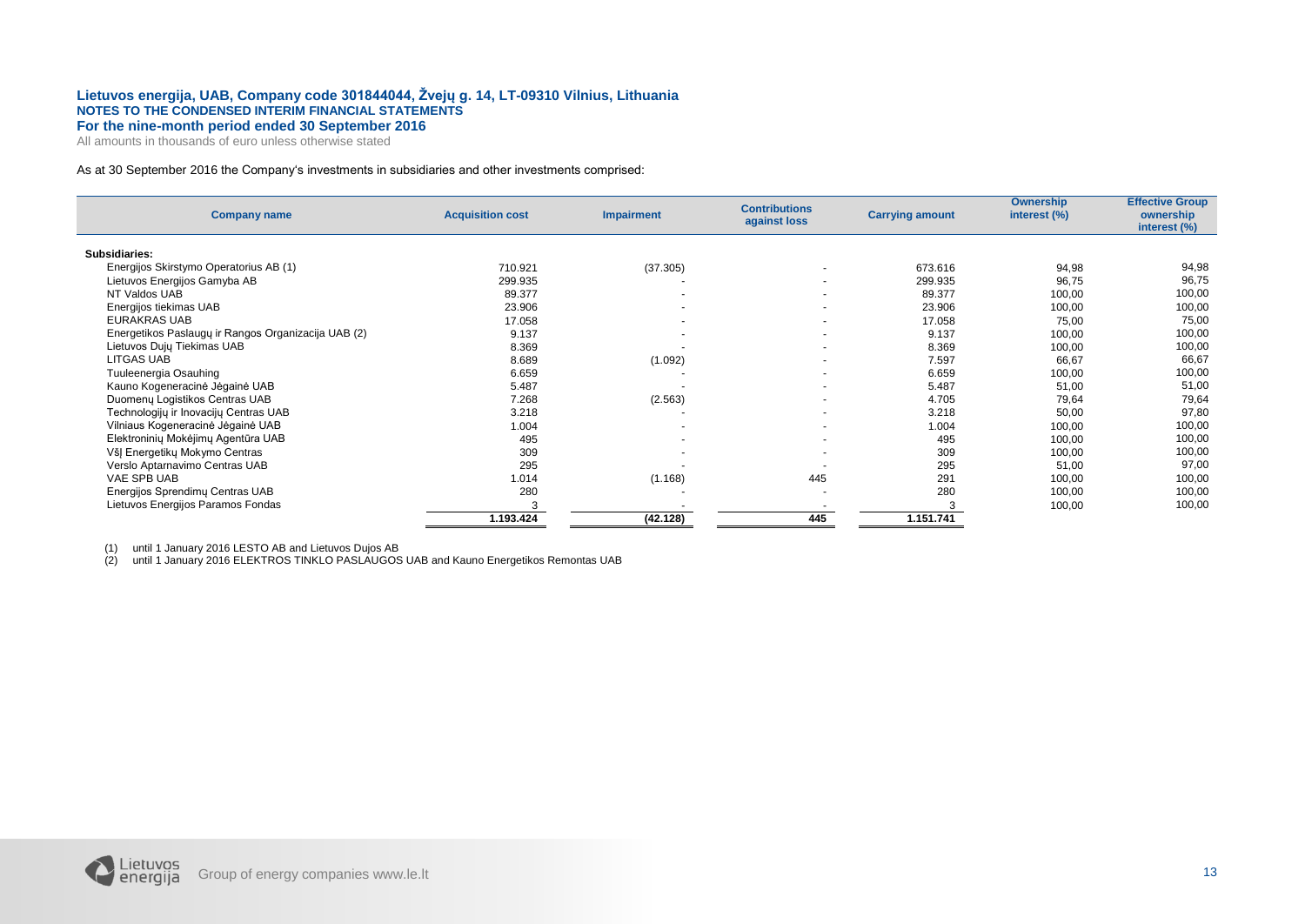All amounts in thousands of euro unless otherwise stated

#### As at 31 December 2015 the Company's investments in subsidiaries and other investments comprised:

| <b>Group company</b>                  | <b>Acquisition cost</b> | <b>Impairment</b>        | <b>Contribution</b><br>against loss | <b>Carrying amount</b> | <b>Ownership</b><br>interest (%) | <b>Effective Group</b><br>ownership<br>interest (%) |
|---------------------------------------|-------------------------|--------------------------|-------------------------------------|------------------------|----------------------------------|-----------------------------------------------------|
| Subsidiaries:                         |                         |                          |                                     |                        |                                  |                                                     |
| LESTO AB                              | 538.874                 | (16.869)                 | $\blacksquare$                      | 522.005                | 94,39                            | 94,39                                               |
| Lietuvos Energijos Gamyba AB          | 294.832                 |                          | $\blacksquare$                      | 294.832                | 96,13                            | 96,13                                               |
| Lietuvos Dujos AB                     | 172.047                 | (20.436)                 | $\overline{a}$                      | 151.611                | 96,64                            | 96,64                                               |
| NT Valdos UAB                         | 89.373                  |                          | ٠                                   | 89.373                 | 100,00                           | 100,00                                              |
| Energijos Tiekimas UAB                | 16.666                  |                          | $\blacksquare$                      | 16.666                 | 100,00                           | 100,00                                              |
| <b>LITGAS UAB</b>                     | 8.689                   | (1.092)                  | $\overline{\phantom{a}}$            | 7.597                  | 66,67                            | 66,67                                               |
| ELEKTROS TINKLO PASLAUGOS UAB         | 4.795                   |                          | $\overline{\phantom{a}}$            | 4.795                  | 100,00                           | 100,00                                              |
| Kauno Energetikos Remontas UAB        | 4.342                   |                          | $\blacksquare$                      | 4.342                  | 100,00                           | 100,00                                              |
| Duomenų Logistikos Centras UAB        | 7.268                   | (2.563)                  | $\overline{a}$                      | 4.705                  | 79,64                            | 79,64                                               |
| Technologijų ir Inovacijų Centras UAB | 3.218                   |                          |                                     | 3.218                  | 50,00                            | 97,80                                               |
| VAE SPB UAB                           | 1.018                   | (1.168)                  | 314                                 | 164                    | 100,00                           | 100,00                                              |
| Lietuvos Dujų Tiekimas UAB            | 869                     |                          | $\overline{a}$                      | 869                    | 100,00                           | 100,00                                              |
| Elektroninių Mokėjimų Agentūra UAB    | 495                     | $\sim$                   | $\overline{\phantom{a}}$            | 495                    | 100,00                           | 100,00                                              |
| Energetikų Mokymo Centras VšJ         | 309                     | $\overline{\phantom{a}}$ | $\sim$                              | 309                    | 100,00                           | 100,00                                              |
| Verslo Aptarnavimo Centras UAB        | 295                     | $\overline{\phantom{a}}$ | $\blacksquare$                      | 295                    | 51,00                            | 97,00                                               |
| Lietuvos Energijos Paramos Fondas     |                         |                          | $\sim$                              |                        | 100,00                           | 100,00                                              |
| Vilniaus Kogeneracinė Jėgainė UAB     | 1.004                   |                          | $\overline{a}$                      | 1.004                  | 100,00                           | 100,00                                              |
| Kauno Kogeneracinė Jėgainė UAB        |                         |                          |                                     |                        | 100,00                           | 100,00                                              |
|                                       | 1.144.100               | (42.128)                 | 314                                 | 1.102.286              |                                  |                                                     |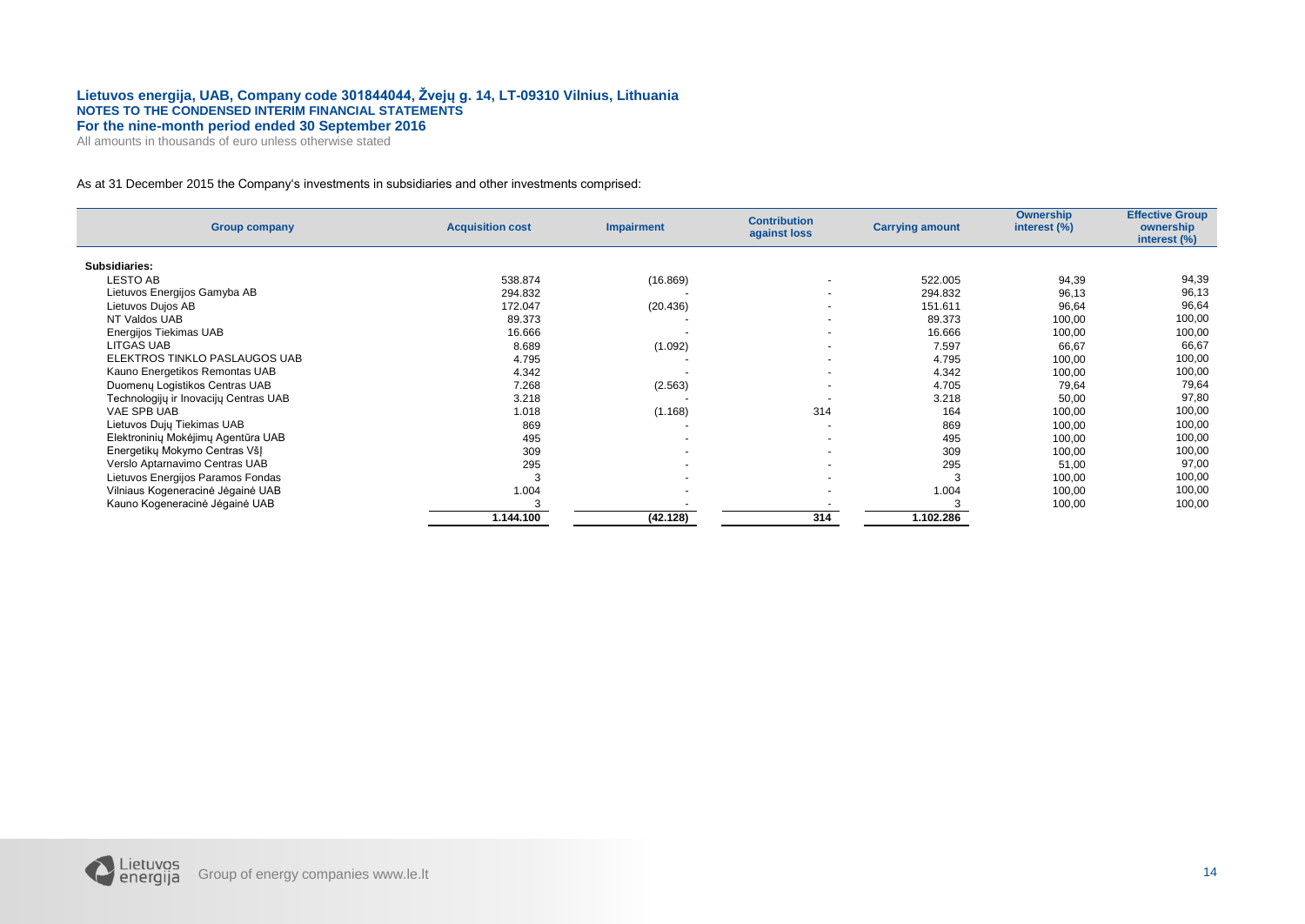All amounts in thousands of euro unless otherwise stated

## 5 Share capital

As at 30 September 2016 and 31 December 2015 the Company's share capital comprised EUR 1.212.156.294. As at 30 September 2016 and 31 December 2015 the Company's share capital was divided in to 4.179.849.289 ordinary shares with par value EUR 0,29 each.

As at 30 September 2016 and 31 December 2015 share capital was fully paid.

## 6 Borrowings

|                                           | <b>Group</b> |         | Company |      |
|-------------------------------------------|--------------|---------|---------|------|
|                                           | 2016         | 2015    | 2016    | 2015 |
|                                           |              |         |         |      |
| Non-current                               |              |         |         |      |
| <b>Bank borrowings</b>                    | 321.731      | 277.805 | 23.973  |      |
| Current                                   |              |         |         |      |
| Current portion of non-current borrowings | 94.148       | 99.023  | 1.598   |      |
| Current borrowings                        | 10.186       | 1.490   | 7.170   |      |
| Loans from related parties (cash pool)    |              |         | 26.872  |      |
| Letters of credit                         |              | 206     |         |      |
| <b>Bank overdrafts</b>                    | 18.274       | 41.531  |         |      |
| Accrued interest                          |              |         |         |      |
| <b>Total borrowings</b>                   | 444.342      | 420.060 | 59.613  |      |

In January 2016, the Group company NT Valdos UAB signed with the bank a long-term agreement for the loan of EUR 16,9 million intended to finance the acquisition of immovable property and refinance the investments. The loan was withdrawn and the payments were made in full for immovable property acquired. Immovable property of NT Valdos UAB was pledged to secure the fulfilment of obligation under the loan agreement. The loan agreement is valid until January 2021.

In January 2016, the Company signed with the bank a long-term agreement for the loan of EUR 25,6 million intended to finance the acquisition of wind-power park. The deadline for repayment of the loan is 18 January 2026, and variable interest is payable on the loan.

After acquisition of EURAKRAS UAB and Estonian companies HOB OU and Tuuleenergia Osauhing Group's liabilities to credit institutions has increased by EUR 69.181 thous.

During the I quarter of 2016 Energijos Skirstymo Operatorius AB and LITGAS UAB has fulfilled their obligations for bank overdrafts, which amounted to EUR 21.125 thous. and EUR 20.000 thous respectively as of 31 December 2015.

## 7 Provisions

|                                                       |                                                 | <b>Group</b>                                    |                                            | Company                      |                 |  |
|-------------------------------------------------------|-------------------------------------------------|-------------------------------------------------|--------------------------------------------|------------------------------|-----------------|--|
|                                                       |                                                 | 2016                                            | 2015                                       | 2016                         | 2015            |  |
| Non-current<br>Current<br><b>Carrying amount</b>      |                                                 | 3.218<br>3.963<br>7.181                         | 5.084<br>23.333<br>28.417                  | ۰<br>-                       |                 |  |
| <b>Group</b>                                          | <b>Provisions for litigations</b><br>and claims | <b>Emission allowance</b><br><b>liabilities</b> | <b>Provisions for</b><br>employee benefits | Other provi-<br><b>sions</b> | <b>Total</b>    |  |
| At 31 December 2015<br>Increase (decrease) during the | 54                                              | 3.735                                           | 3.189                                      | 21.439                       | 28.417          |  |
| period<br>Utilised during the period                  | $\overline{a}$                                  | (79)<br>(2.999)                                 | 253<br>(32)                                | (18.379)                     | 174<br>(21.410) |  |
| At 30 September 2016                                  | 54                                              | 657                                             | 3.410                                      | 3.060                        | 7.181           |  |

Other provisions include provisions for onerous gas supply contracts, i.e. the contracts under which the gas sale price will be lower compared to gas acquisition cost. At the end of 2015, these provisions amounted to EUR 21,4 million. Upon acquisition of natural gas supply operations, the Group company Lietuvos Dujų Tiekimas UAB assumed an obligation to transfer the discount, which was received retrospectively on natural gas import price during January 2013–April 2014, to the end users in future periods. As at 30 September 2016 the Group adjusted the amount of provision in respect of onerous part of contracts for household and non-household users in amount of EUR 18.379 thous., by taking into account the prerequisites for the execution of the contracts at the financial reporting date

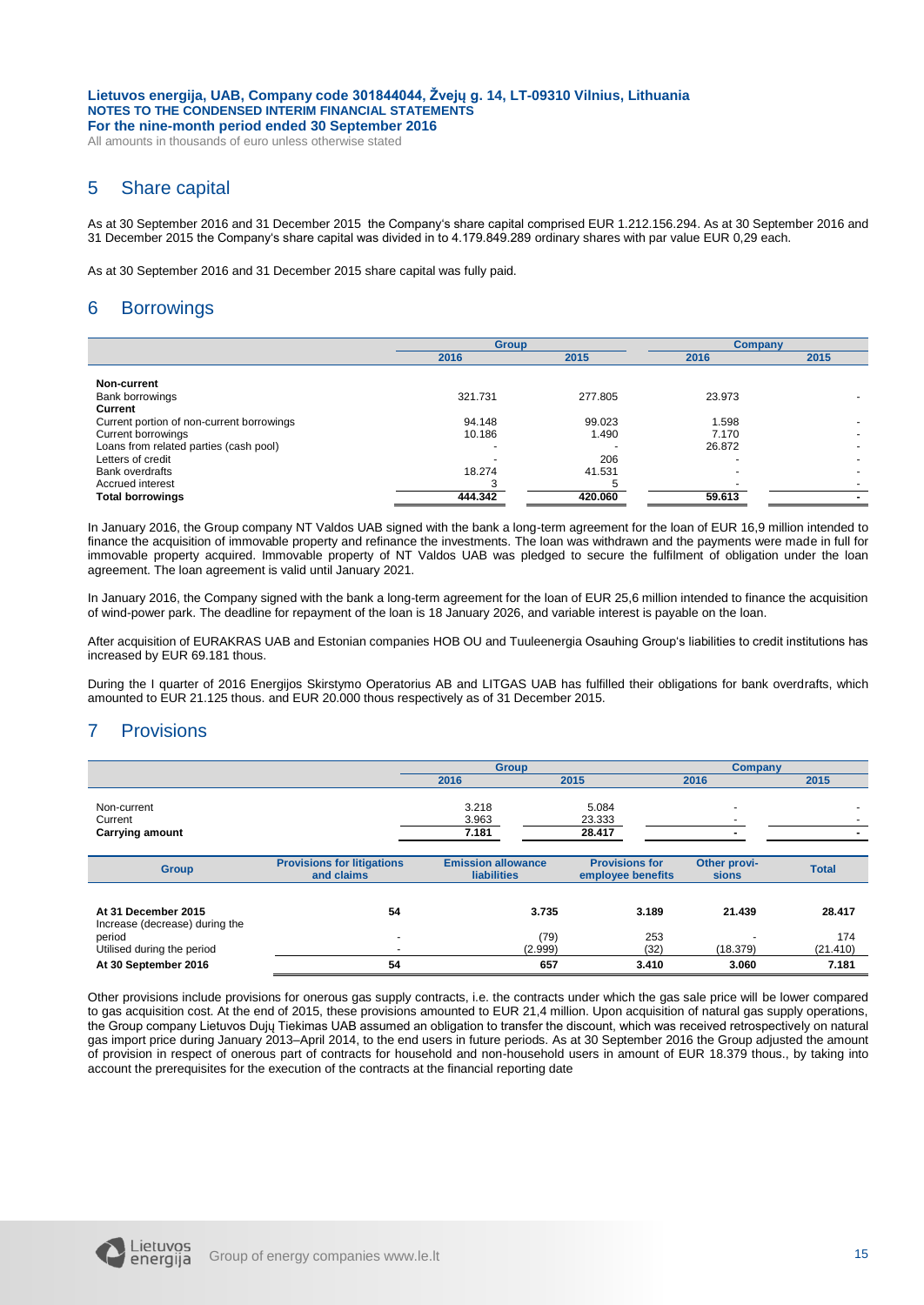All amounts in thousands of euro unless otherwise stated

## 8 Other expenses

|                                                   | <b>Group</b> |            | <b>Company</b> |            |
|---------------------------------------------------|--------------|------------|----------------|------------|
|                                                   | 2016-09-30   | 2015-09-30 | 2016-09-30     | 2015-09-30 |
|                                                   |              |            |                |            |
| Revaluation and provisions of emission allowances | 6.632        | (626)      |                |            |
| Taxes                                             | 5.312        | 4.814      | 28             | 27         |
| Telecommunication and IT services                 | 2.652        | 2.794      | 148            | 167        |
| Customer service                                  | 2.556        | 2.061      |                |            |
| Write-offs of property, plant and equipment       | 2.133        | 1.617      |                |            |
| Utility services                                  | 1.652        | 1.200      | 50             | 37         |
| Rent                                              | 1.645        | 1.802      | 134            | 115        |
| Motor vehicles                                    | 1.509        | 2.255      | 91             | 81         |
| Expenses of low-value inventory items             | 799          | 678        |                |            |
| Consulting services                               | 607          | 2.181      | 218            | 429        |
| Public relations and marketing                    | 430          | 619        | 59             | 73         |
| Impairment of receivables                         | 349          | 390        |                |            |
| Personnel development                             | 342          | 333        | 42             | 56         |
| <b>Business trips</b>                             | 319          | 387        | 36             | 29         |
| Impairment of inventories (reversal)              | 15           | 1.005      |                |            |
| Impairment of invenstments in subsidiaries        |              |            |                | 1.667      |
| Business service expenses                         |              |            | 149            | 163        |
| Other expenses                                    | 3.300        | 1.047      | 172            | 104        |
|                                                   | 30.252       | 22.557     | 1.127          | 2.948      |

## 9 Dividends

Based on the Lithuanian Finance Ministry's Order issued on 26 April 2016, the Company's set of consolidated financial statements for 2015 was approved, and dividends for the state-owned shares of the Company were declared in the amount of EUR 56.240 thousand. Based on the Lithuanian Finance Ministry's Order issued on 23 September 2016, the Company's set of consolidated financial statements for 6 month period of 2016 was approved, and dividends for the state-owned shares of the Company were declared in the amount of EUR 40.954 thousand.

On 29 March 2016, the General Meeting of Shareholders of Energijos Skirstymo Operatorius AB approved the payment of dividends in the amount of EUR 30.596 thousand from profit for appropriation. Dividends allocated to the Company amounted to EUR 29.061 thousand. On 26 September 2016, the General Meeting of Shareholders of Energijos Skirstymo Operatorius AB approved the payment of dividends in the amount of EUR 12.525 thousand from profit for appropriation. Dividends allocated to the Company amounted to EUR 11.896 thousand.

On 30 March 2016, the General Meeting of Shareholders of NT Valdos UAB approved the payment of dividends in the amount of EUR 1.250 thousand from profit for appropriation. Dividends allocated to the Company amounted to EUR 1.250 thousand.

On 8 April 2016, the General Meeting of Shareholders of Technologijų ir inovacijų centras UAB approved the payment of dividends in the amount of EUR 200 thousand from profit for appropriation. Dividends allocated to the Group amounted to EUR 200 thousand (to the Company – EUR 100 thousand).

On 12 April 2016, the General Meeting of Shareholders of LITGAS UAB approved the payment of dividends in the amount of EUR 1.194 thousand from profit for appropriation. Dividends allocated to the Company amounted to EUR 796 thousand.

On 26 September 2016, the General Meeting of Shareholders of Lietuvos energijos gamyba, AB approved the payment of dividends in the amount of EUR 27.309 thousand from profit for appropriation. Dividends allocated to the Company amounted to EUR 26.422 thousand.

Based on the Order issued by the Lithuanian Ministry of Finance on 29 April 2015, the Company's set of annual financial statements was approved and dividends for the state-owned Company's shares were established in amount EUR 28.093 thousand.

During the General Shareholder's Meeting of AB LESTO held on 27 April 2015, the decision was made to pay out dividends in the amount of EUR 12.079 thousand from profit for appropriation. The Company received dividends of EUR 11.401 thousand. During the General Shareholder's Meeting of AB LESTO held on 24 September 2015, the decision was made to pay out dividends in the amount of EUR 21.742 thousand for the period shorter than financial year. The Company received dividends of EUR 20.522 thousand.

During the General Shareholder's Meeting of Lietuvos energijos gamyba AB held on 27 April 2015, the decision was made to pay out dividends in the amount of EUR 21.720 thousand from profit for appropriation. The Company received dividends of EUR 20.880 thousand. During the General Shareholder's Meeting of Lietuvos energijos gamyba AB held on 24 September 2015, the decision was made to pay out dividends in the amount of EUR 2.667 thousand for the period shorter than financial year. The Company received dividends of EUR 2.564 thousand.

During the General Shareholder's Meeting of AB Lietuvos dujos held on 27 April 2015, the decision was made to pay out dividends in the amount of EUR 27.993 thousand from profit for appropriation. The Company received dividends of EUR 27.054 thousand. During the General Shareholder's Meeting of AB Lietuvos dujos held on 24 September 2015, the decision was made to pay out dividends in the amount of EUR 10.348 thousand for the period shorter than financial year. The Company received dividends of EUR 10.001 thousand.

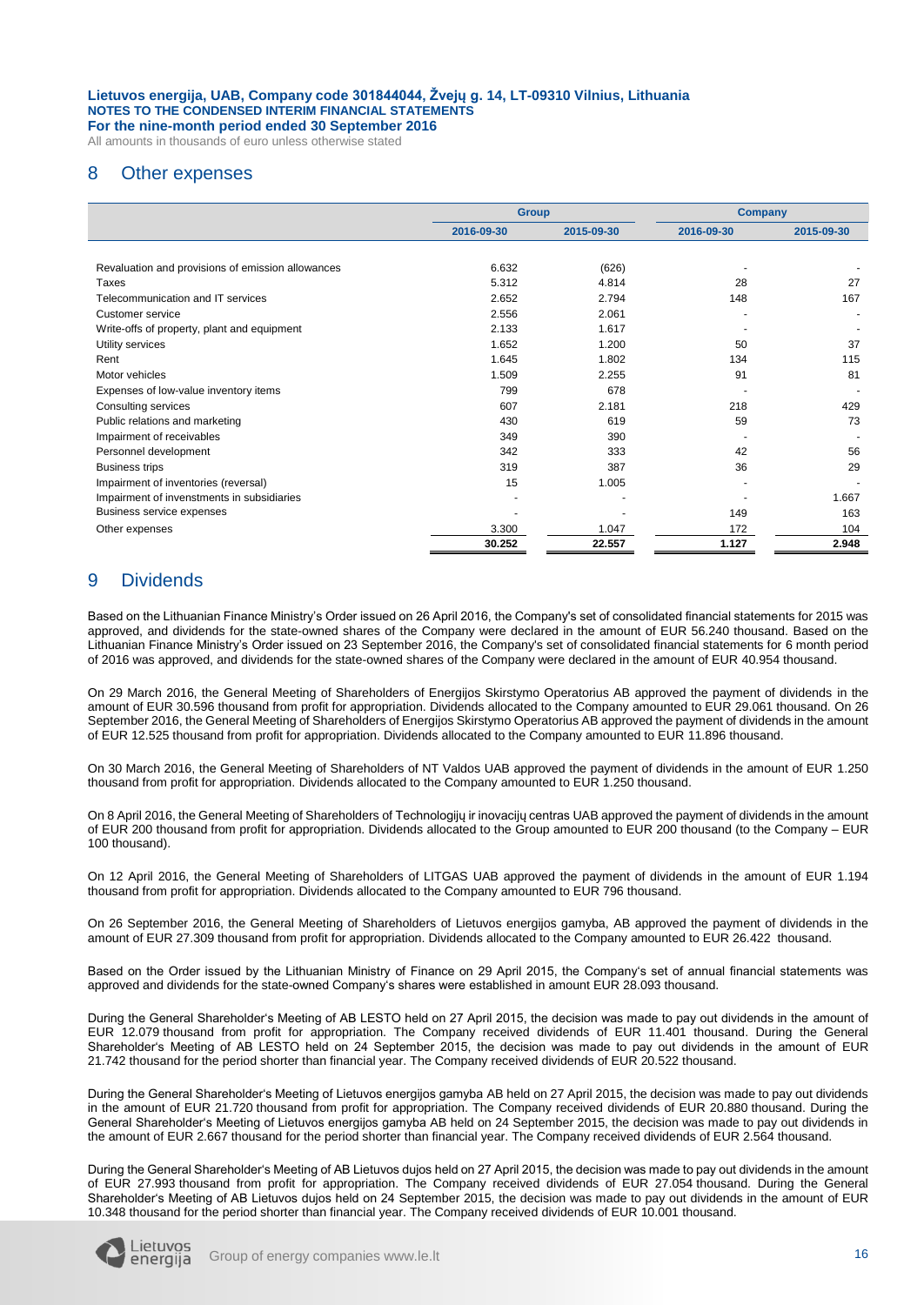All amounts in thousands of euro unless otherwise stated

During the General Shareholder's Meeting of UAB Duomenų logistikos centras held on 8 April 2015, the decision was made to pay out dividends in the amount of EUR 311 thousand from profit for appropriation. The Company received dividends of EUR 248 thousand.

During the General Shareholder's Meeting of Energijos tiekimas UAB held on 27 April 2015, the decision was made to pay out dividends in the amount of EUR 1.155 thousand from profit for appropriation. The Company received dividends of EUR 1.155 thousand.

## 10 Transactions with related parties

As at 30 September 2016 and 31 December 2015 the parent company was the Republic of Lithuania represented by Ministry of Finance. For the purpose of disclosure of related parties, the Republic of Lithuania does not include central and local government authorities. The disclosures comprise transactions and their balances with the parent company, subsidiaries (Company's transactions), associates and all entities controlled by or under significant influence of the state (transactions with these entities are disclosed only if they are material), and management.

#### *Group's transactions with related parties*

The Group's transactions with related parties during January – September 2016 and balances arising on these transactions as at 30 September 2016 are presented below:

| <b>Related party</b>         | <b>Amount payable</b> | <b>Amounts</b><br>receivable | <b>Finance</b><br><i>income</i> | <b>Sales</b>      | <b>Finance</b><br>expenses | <b>Purchases</b>  |
|------------------------------|-----------------------|------------------------------|---------------------------------|-------------------|----------------------------|-------------------|
|                              | 2016.09.30            | 2016.09.30                   | 2016<br>1 – III Q               | 2016<br>I – III Q | 2016<br>I – III Q          | 2016<br>I – III Q |
| EPSO-G, UAB                  |                       | 209.978                      | 2.217                           | 24                | $\overline{\phantom{0}}$   |                   |
| Litgrid AB                   | 8.938                 | 4.635                        | $\overline{\phantom{0}}$        | 41.014            | 25                         | 77.395            |
| <b>BALTPOOL UAB</b>          | 12.921                | 10.071                       |                                 | 44.681            |                            | 64.897            |
| TETAS, UAB                   | 2.396                 | 305                          | 59                              | 1.166             | $\overline{\phantom{0}}$   | 9.029             |
| Amber Grid, AB               | 5.539                 | 4.227                        |                                 | 29.656            |                            | 47.864            |
| Group's associates and other |                       |                              |                                 |                   |                            |                   |
| related parties              | 126                   | 830                          |                                 | 1.514             |                            | 1.167             |
| Total                        | 29.920                | 230.046                      | 2.276                           | 118.055           | 25                         | 200.352           |

The Group's transactions with related parties during January – September 2015 and balances arising on these transactions as at 31 December 2015 are presented below:

| <b>Related parties</b>                          | <b>Amounts payable</b> | <b>Amounts</b><br>receivable | <b>Finance</b><br><i>income</i> | <b>Sales</b>      | <b>Finance</b><br>expenses | <b>Purchases</b>  |
|-------------------------------------------------|------------------------|------------------------------|---------------------------------|-------------------|----------------------------|-------------------|
|                                                 | 2015.12.31             | 2015.12.31                   | 2015<br>$I - III Q$             | 2015<br>I – III Q | 2015<br>I – III Q          | 2015<br>I – III Q |
| EPSO-G UAB                                      |                        | 239.959                      | 3.107                           |                   | ۰                          |                   |
| Litgrid AB                                      | 6.997                  | 2.370                        | $\overline{a}$                  | 17.526            | $\sim$                     | 44.960            |
| <b>BALTPOOL UAB</b>                             | 15.253                 | 10.700                       |                                 | 67.113            | $\overline{\phantom{0}}$   | 63.847            |
| <b>TETAS UAB</b>                                | 4.042                  | 183                          | 94                              | 1.215             | $\overline{\phantom{0}}$   | 9.457             |
| Amber Grid AB                                   | 77                     | 34                           | $\overline{a}$                  | 233               | $\overline{\phantom{0}}$   | 7.147             |
| Group's associates and other<br>related parties | 232                    | 138                          |                                 | 168               | $\overline{\phantom{a}}$   | 765               |
| <b>Total</b>                                    | 26.601                 | 253.384                      | 3.201                           | 86.255            |                            | 126.176           |

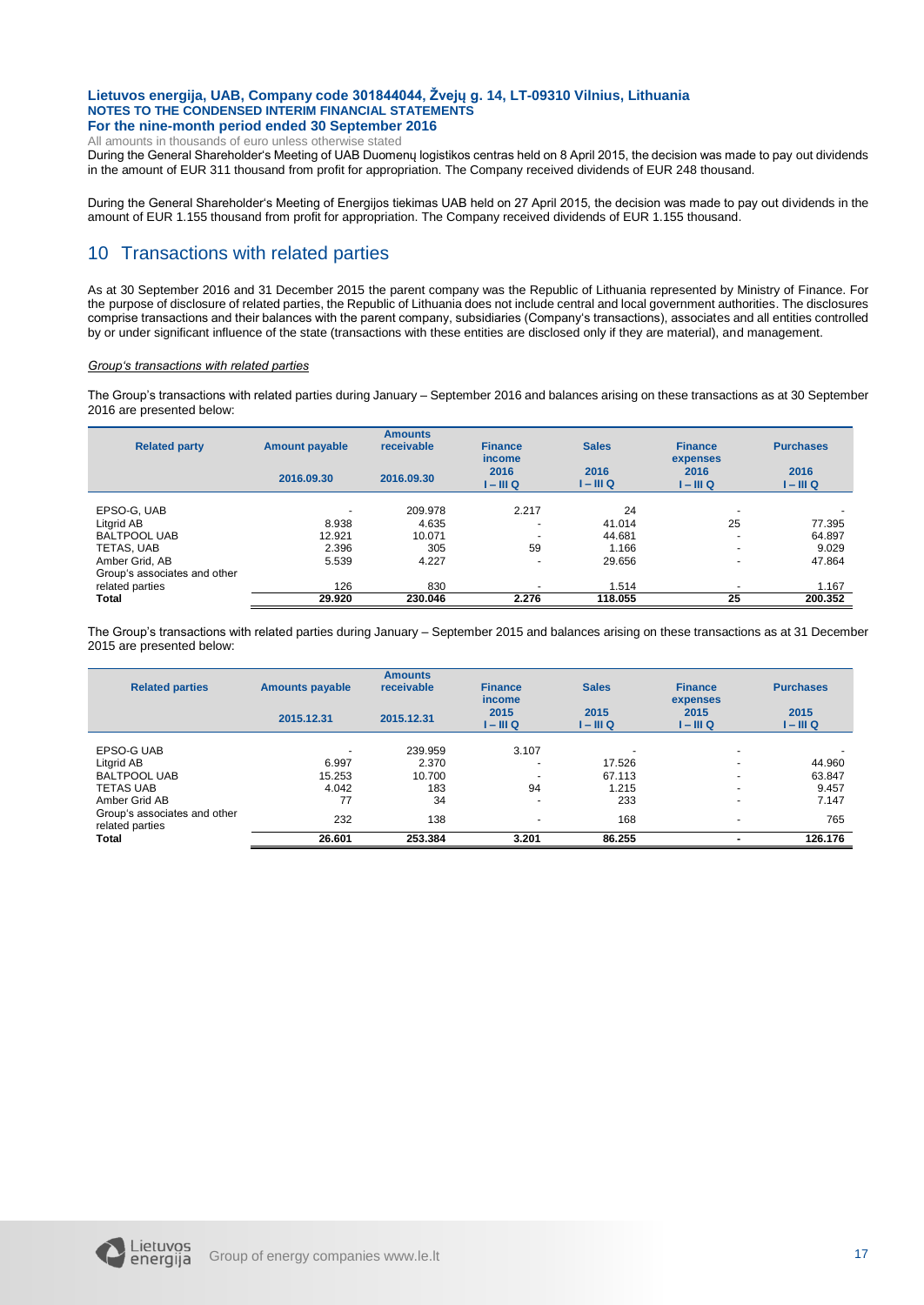All amounts in thousands of euro unless otherwise stated

#### *Company's transactions with related parties*

The Company's transactions with related parties during January – September 2016 and balances arising on these transactions as at 30 September 2016 are presented below:

| <b>Related parties</b>             | <b>Amounts payable</b> | Amounts receivable Finance income |           | <b>Sales</b> | <b>Finance expenses</b> | <b>Purchases</b> |
|------------------------------------|------------------------|-----------------------------------|-----------|--------------|-------------------------|------------------|
|                                    | 2016.09.30             | 2016.09.30                        | 2016      | 2016         | 2016                    | 2016             |
|                                    |                        |                                   | 1 - III Q | 1 - III Q    | 1 - III Q               | 1 - III Q        |
| <b>Subsidiaries</b>                |                        |                                   |           |              |                         |                  |
| Energijos Skirstymo Operatorius AB | 22.653                 | 11.924                            | 40.957    | 478          | 313                     |                  |
| Lietuvos Energijos Gamyba AB       | 30.296                 | 26.359                            | 26.422    | 128          | 267                     |                  |
| Lietuvos Dujų Tiekimas UAB         | 11.930                 | 5                                 |           | 75           | 21                      |                  |
| NT Valdos UAB                      | 290                    | 17                                | 1.253     | 84           |                         | 256              |
| Energetikos Paslaugų ir Rangos     |                        |                                   |           |              |                         |                  |
| Organizacija UAB                   |                        | 2.954                             | 21        | 90           |                         |                  |
| Verslo Aptarnavimo Centras UAB     | 37                     | 331                               |           | 80           |                         | 161              |
| Energijos Tiekimas UAB             | 951                    | 10                                |           | 39           |                         |                  |
| <b>LITGAS UAB</b>                  |                        |                                   | 1.612     | 18           |                         |                  |
| Technologijų ir Inovacijų Centras  |                        |                                   |           |              |                         |                  |
| <b>UAB</b>                         | 19                     | 4                                 | 100       | 20           |                         | 144              |
| VAE SPB UAB                        |                        |                                   |           |              |                         |                  |
| VšJ Energetikų Mokymų Centras      |                        |                                   |           | 9            |                         |                  |
| Tuuleenergija Osauhing             |                        | 4.848                             | 157       |              |                         |                  |
| Duomenų Logistikos Centras UAB     | 213                    |                                   |           | 20           |                         |                  |
| <b>EURAKRAS UAB</b>                | 902                    | 11                                | 62        | 3            |                         |                  |
| Vilniaus kogeneracinė jėgainė UAB  |                        | 17                                |           | 85           |                         |                  |
| Elektroninių mokėjimų agentūra     |                        |                                   |           |              |                         |                  |
| <b>UAB</b>                         |                        | 12                                |           | 9            |                         |                  |
| Other related parties              |                        |                                   |           |              |                         |                  |
| EPSO-G UAB                         |                        | 209.974                           | 2.217     |              |                         |                  |
| Total                              | 67.292                 | 256.479                           | 72.804    | 1.139        | 605                     | 566              |

The Company's transactions with related parties during January – September 2015 and balances arising on these transactions as at 31 December 2015 are presented below:

| <b>Related parties</b>            | <b>Amounts payable</b> | Amounts receivable Finance income |           | <b>Sales</b> | <b>Finance expenses</b> | <b>Purchases</b> |
|-----------------------------------|------------------------|-----------------------------------|-----------|--------------|-------------------------|------------------|
|                                   | 2015.12.31             | 2015.12.31                        | 2015      | 2015         | 2015                    | 2015             |
|                                   |                        |                                   | 1 - III Q | $I - III Q$  | $I - III Q$             | $I - III Q$      |
| <b>Subsidiaries</b>               |                        |                                   |           |              |                         |                  |
| Energijos Skirstymo Operatorius   |                        |                                   |           |              |                         |                  |
| (until 1 January 2016 LESTO AB    |                        |                                   |           |              |                         |                  |
| and Lietuvos Dujos AB)            | 34.682                 | 263                               | 68.978    | 917          | 262                     | 58.905           |
| Lietuvos Energijos Gamyba" AB     | 28.253                 |                                   | 23.443    | 456          | 212                     | 48.957           |
| Lietuvos Dujų Tiekimas UAB        |                        | 47                                |           | 121          |                         |                  |
| NT Valdos UAB                     | 35                     | 39                                |           | 93           |                         | 205              |
| Energetikos Paslaugų ir Rangos    |                        |                                   |           |              |                         |                  |
| Organizacija UAB (Until 1 January |                        |                                   |           |              |                         |                  |
| 2016 Kauno Energetikos Remontas   |                        |                                   |           |              |                         |                  |
| UAB and ELEKTROS TINKLO           |                        |                                   |           |              |                         |                  |
| PASLAUGOS UAB)                    |                        | 3.041                             | 4         | 109          |                         | 61               |
| Verslo Aptarnavimo Centras UAB    |                        | 3                                 |           | 26           |                         | 162              |
| Energijos Tiekimas UAB            |                        | 20                                | 1.155     | 40           |                         |                  |
| <b>LITGAS UAB</b>                 |                        | 170                               | 1.523     | 30           |                         |                  |
| Technologijų ir Inovacijų Centras |                        |                                   |           |              |                         |                  |
| <b>UAB</b>                        | 8                      | 26                                |           | 38           |                         | 162              |
| VAE SPB UAB                       |                        | 4                                 |           | 18           |                         |                  |
| VšJ Energetikų Mokymų Centras     |                        | 13                                |           | 22           |                         | 6                |
| Duomenų Logistikos Centras UAB    | 321                    |                                   | 248       | 18           | $\overline{2}$          | 527              |
| Other related parties             |                        |                                   |           |              |                         |                  |
| <b>EPSO-GUAB</b>                  |                        | 239.957                           | 3.107     |              |                         |                  |
| Litgrid AB                        | 188                    |                                   |           |              |                         | 252              |
| <b>Total</b>                      | 63.487                 | 243.583                           | 98.458    | 1.888        | 476                     | 109.237          |

#### *Management compensation:*

|                                                             |            | <b>Group</b> |     | Company    |  |
|-------------------------------------------------------------|------------|--------------|-----|------------|--|
|                                                             | 2016-09-30 | 2015-09-30   |     | 2015-09-30 |  |
|                                                             |            |              |     |            |  |
| Salaries and other short-term benefits                      | 2.674      | 2.947        | 519 | 517        |  |
| Whereof: Termination benefits and benefits to Board Members | 299        | 305          | 55  | 74         |  |
| Number of management staff                                  | 67         | 73           | 10  | 10         |  |

Management includes heads of administration and their deputies.